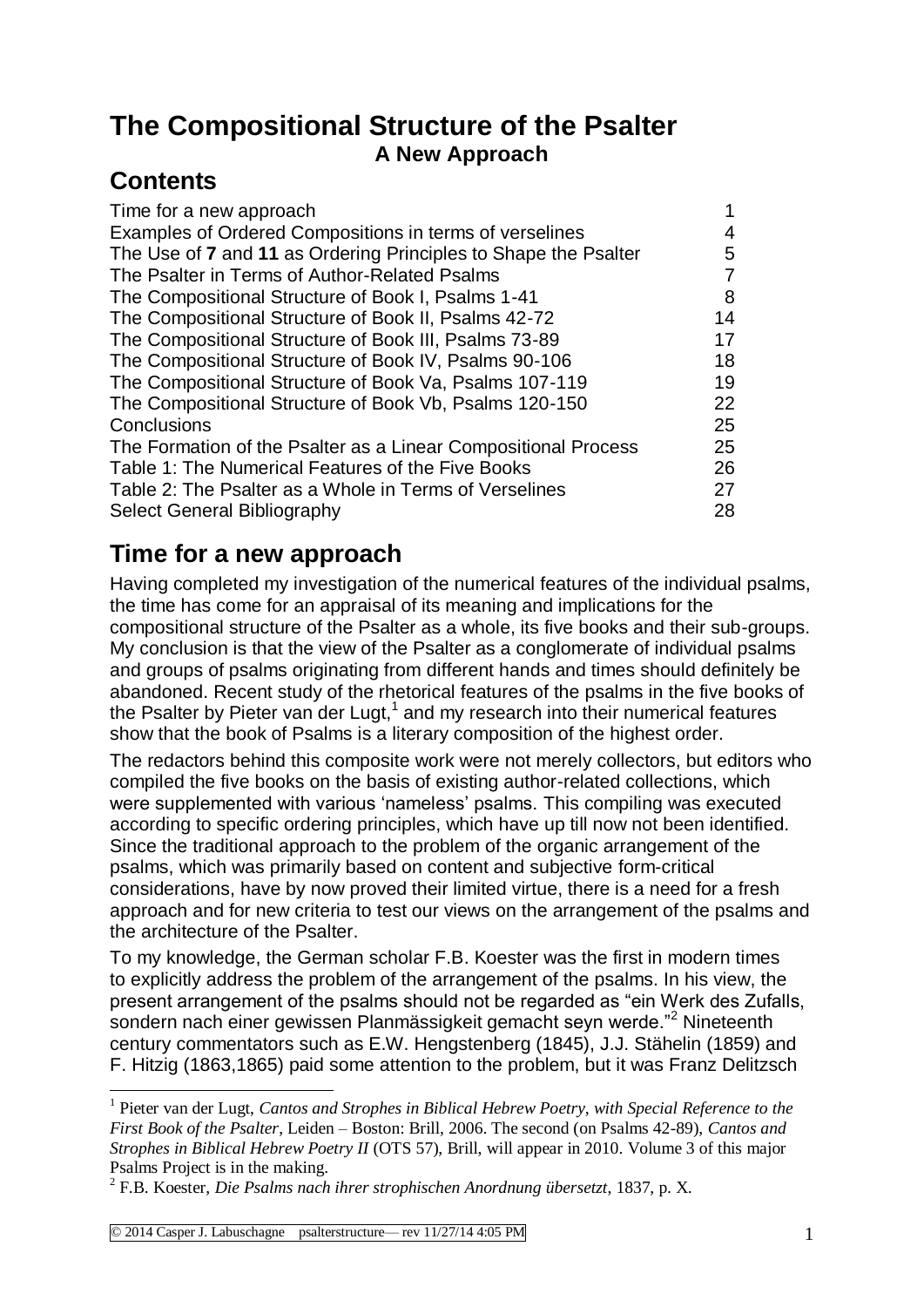(1846) who wrote the first monograph on the subject.<sup>3</sup> During the next hundred years the majority of commentators were aware of the problem, but - with the exception of Benno Jacob (1896-98) and a few others  $4$  – they only mentioned it in a casual way, or played it down. The famous Dutch scholar B.D. Eerdmans (1947) even denied any deliberate arrangement, stating that "the Book of Psalms is a miscellaneous collection of all kinds of songs… various types of songs are heaped up in it higgledypiggledy, like manuscripts in the corner of a Genizah." <sup>5</sup>

Perhaps this negative attitude prompted the Dutch scholar C.Th. Niemeyer to address the problem anew in his dissertation under the direction of Th. C. Vriezen.<sup>6</sup> He argued that the psalms were consciously ordered on the basis of "authors' names, names of God, sort of psalm, catchwords, material consonance, similar form, size, and alliteration" (p. 160). His book made little impact, not so much because it was written in Dutch but because the agenda of psalms research during the next forty years was dictated by Herman Gunkel's *Gattungsforschung* and Sigmund Mowickel's focus on the relation between the psalms and the cult. In search of the *Sitz im Leben* of individual psalms and their various categories, scholars grouped the psalms on the basis of *formgeschichtliche* considerations, strongly focussing on historical questions as to their provenance and their function in the cult. This means that the diachronic approach was given precedence over the synchronic study of the psalms which analyzes their structure and function as they relate to their literary context.

This situation only changed decisively after the publication of Gerald H. Wilson's landmark dissertation, *The Editing of the Hebrew Psalter*, in 1985.<sup>7</sup> Wilson was the one who put the synchronic approach definitively on the agenda. Different from earlier investigations of the *Sitz im Leben* of the psalms, scholars came to focus more specifically on the *Sitz im Psalter* of the individual psalms and groups of psalms. This fundamental change in approach may be deemed a paradigm shift, in the words of Matthias Millard, a shift "von der Psalmsexegese zur Psalterexegese" based on the supposition that the book of Psalms is a deliberately devised literary composition with a carefully designed structure.

Wilson argued that the book of Psalms should be regarded as "a finished product, an ordered publication bearing the fingerprints of deliberate editorial arrangement throughout" - to use the words of David C. Mitchell in his appraisal and discussion of Wilson's work.<sup>8</sup> I concur with Mitchell's statement about the recent growing consensus among scholars "that the Psalms were redacted around a purposefully developing sequence of ideas. Instead of a jumble of unrelated lyrics, they became instead an oratorio, forming together a literary context for their mutual interpretation."

<sup>&</sup>lt;u>.</u> 3 Franz Delitzsch, *Symbolae ad Psalmos illustrandos isagogicae*, Leipzig, 1846.

<sup>4</sup> B. Jacob, "Beiträge zu einer Einleitung in die Psalms", *ZAW* 16-18 (1896-1898).

<sup>5</sup> B.D. Eerdmans, The Book of Psalms (*OTS* 4), 1947, p. 6.

<sup>6</sup> C. Th. Niemeyer, *Het probleem van de rangschikking der psalms,* Leiden 1950. He offers a comprehensive overview of the way older commentators treated the problem.

<sup>7</sup> G.H. Wilson, *The Editing of the Hebrew Psalter* (SBL.DS 76), Chico 1985. See also his earlier article "Evidence of Editorial Divisions in the Hebrew Psalter", *VT* 34 (1984), 337-352, and "The Shape of the Book of Psalms", *Int.* 46 (1992), 129-142.

<sup>8</sup> Zie David C. Mitchell, 'Lord, remember David: G.H. Wilson and the Message of the Psalter', *VT* 56 (2006), 526-548.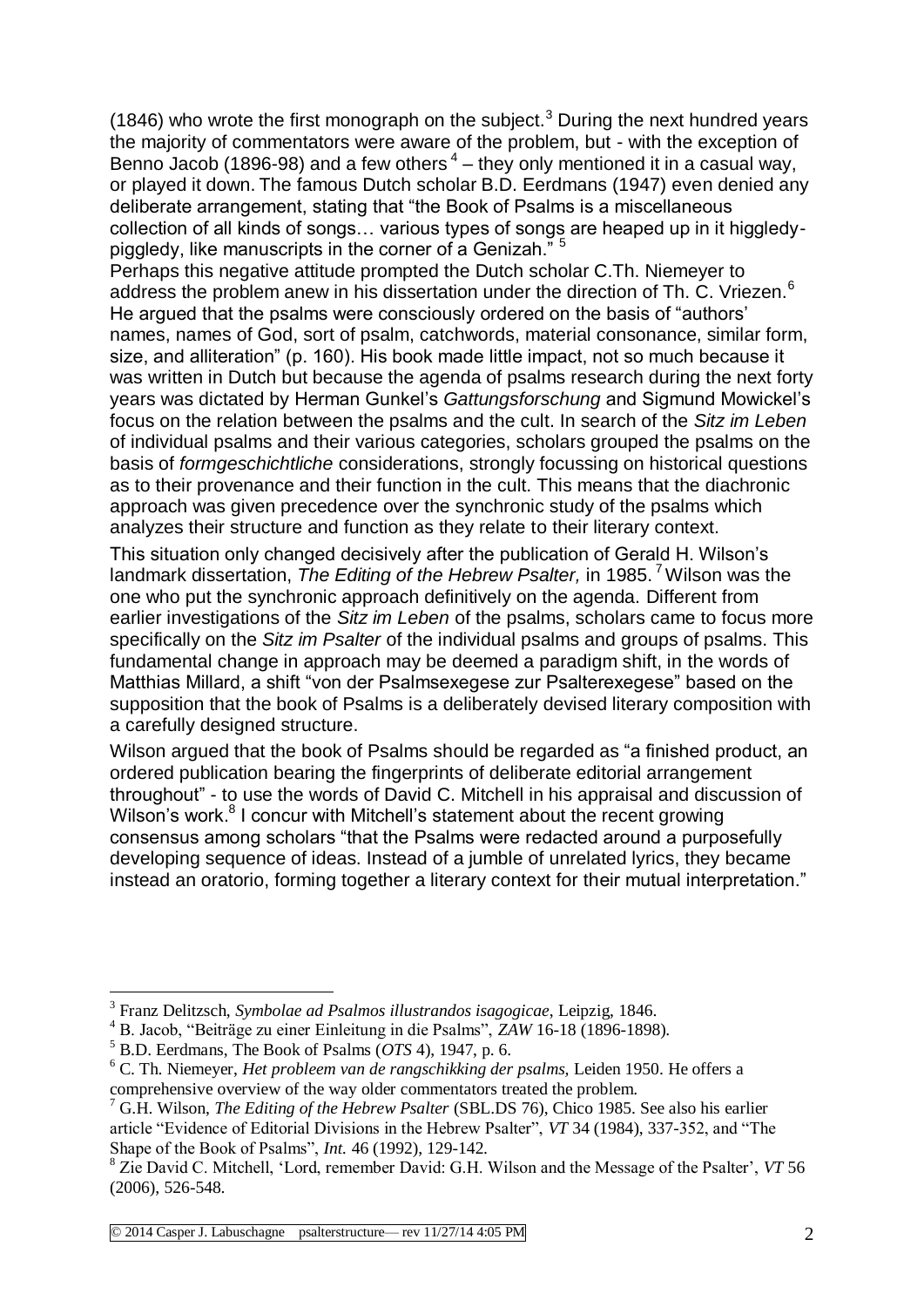This growing awareness that the book of Psalms is not a conglomerate of individual hymns but an *ordered* compilation, was without doubt a great step forward, albeit that the exact nature of the underlying ordering principles still remained unclear.<sup>9</sup>

What we lacked up till now was indisputable *objective* criteria to retrieve the underlying ordering principles, but in what follows I shall demonstrate that there are indeed such criteria. Pieter van der Lugt's investigations and my own research have opened up new perspectives for our understanding of the compositional architecture of the book of Psalms. Starting from the supposition that the psalms are numerical compositions, we independently counted every possible compositional building block in the psalms: words before and after the *atnach*, words spoken about, to, and by God, words in other connections, Masoretic verses, poetic verselines and cola, strophes and cantos, the occurrences of the divine names and significant epitheta. In addition, Van der Lugt also registered noteworthy verbal repetitions and on my part I counted striking key-words, which appeared to have been woven like red threads into the texture of the compositions. This enabled us to access the *arcane* compositional techniques of the psalmists and the compilers of the Psalter which were only known to insiders.<sup>10</sup>

Our investigations added a new dimension to what we already knew, namely that the biblical authors and the compilers of the Psalter were skilled writers: *soferim* in the true sense of the word, *Schriftsteller*. For in biblical antiquity 'writing' was in fact 'compiling', 'composing', an activity in which counting was indispensable. Texts of any importance were not written in an off-the-cuff manner, but carefully composed as numerical compositions.<sup>11</sup> The same holds true for compilations such as the book of Proverbs and the Psalter, as I shall demonstrate presently.

In search of the underlying ordering principles, I tried to retrieve the *modus operandi* of the editors of the Psalter, working on the supposition that the five books are a compilation made by professional priestly guilds on the basis of older collections they had on hand: three (most probably Zadokite) collections of Davidic psalms, a collection of Korahite psalms and one of Asaphite psalms. At the same time, I ventured to reconstruct the older author-related collections to see how they were supplemented and adapted to function in their new context.

In my view, one can only imagine the compilation of the five books of the Psalter as an enterprise whereby the priestly guilds have decided to consolidate the existing collections into a new comprehensive composition. This joint project could only be realized in close cooperation and by negotiating about the form and content of the envisaged larger compilation. In this way, they started from one author-related collection after the other, and, while retaining the original headings, supplemented them with no less than 29 new, or extant, non author-related psalms, in order to attain their objective: the five books of the Psalter. In addition to the author-related

 $9<sup>9</sup>$  The following names should be mentioned with respect to this awareness: Michael D. Goulder, David C. Mitchell, D.M. Howard, J. Clinton McCann, Frank-Lothar Hossfeld, Erich Zenger, Klaus Seybold, Matthias Millard, Christoph Rösel, G. Barbiero, Susan Gillingham and Pieter van der Lugt. The papers read at the Colloquium Biblicum Lovaniense LVII (2008) will be published in 2010 under the title *The Composition of the Book of Psalms* in the Series *BETL*, Uitgeverij Peters, Leuven.

<sup>&</sup>lt;sup>10</sup> I deliberately refrain from using the term *esoteric* because it suggests that there is something mysterious about the biblical texts, which is certainly not the case. We are faced with concrete compositional techniques.

<sup>&</sup>lt;sup>11</sup> See also my article "Significant Compositional Techniques in the Psalms" in: *VT* 59/4 (2009), pp. 583-605.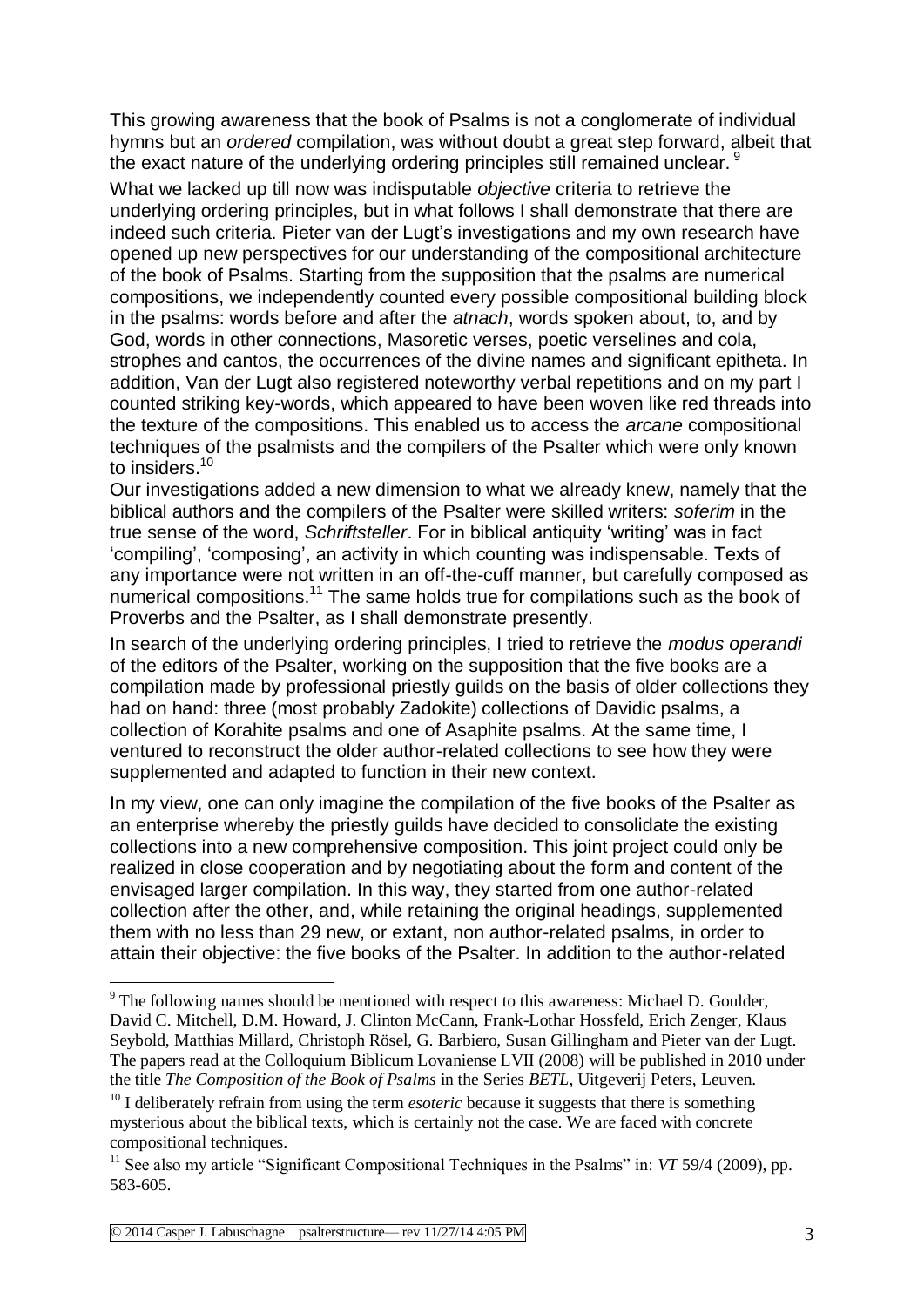collections, they also had on hand a collection of psalms about YHWH's kingship and an older collection of Psalms of Ascents.

## **Examples of Ordered Compositions in Terms of Verselines**

The collection of proverbs compiled by 'the men of King Hezekiah' can serve as a simple example illustrating the modus operandi of compilers. In Prov. 25:1 we read:

```
ַּנְם־אֶלֶה מִשָּׁלֵי שָׁלֹמֹה אֲשֶׁר´ הֵעְתִּיִקוּ אֲנִשֵׁי חַזְקִיֶּה מֵלֵדְ־יְהוּדַה:
```
"These are also proverbs of Solomon, which the men of King Hezekiah… compiled." These proverbs were obviously arranged in an ordered way and compiled so that they form a little pentateuch, which was carefully embedded in the book of Proverbs.<sup>12</sup>

| 1. | Chapter 25        | 27 verselines |
|----|-------------------|---------------|
| 2. | Chapter 26        | 28 verselines |
| 3. | <b>Chapter 27</b> | 27 verselines |
| 4. | Chapter 28        | 28 verselines |
| 5. | Chapter 29        | 27 verselines |

It appears that the pentateuch pattern was consciously structured according to an alternating pattern: a.b.a'.b'.a', strictly determined by the number of verselines. According to Pieter van der Lugt, *Rhetorical Criticism & the Poetry of the Book of Job* (OTS 23), 1995, p. 518, such a pentateuch model with an alternating pattern is also to be found in Job 3-12:

| $Job 3-4$ | 44 verselines  |
|-----------|----------------|
| $Job 5-6$ | 56 verselines  |
| Job 7-8   | 44 verselines  |
| Job 9-10  | 56 verselines  |
| Job 11-12 | 44 verselines. |

In accordance with what we have discovered in our analyses of the psalms, the verseline was by far the most important building block, as illustrated, e.g., by a magnificent specimen of a large-scale composition structured by its number of verselines, **Psalm 119** with **176** verselines, arranged in **22** canticles of **8** verselines. This alphabetic acrostic is made up of **7** cantica in a menorah pattern, with the 32 verseline Canticum IV (vs. 73-104) at the centre flanked by **3** arms of 24 (3 x 8) verselines each:

| Canticum I 119:1-24    |                          |  | [3 canticles 24 verselines (Aleph to Gimel)                            |
|------------------------|--------------------------|--|------------------------------------------------------------------------|
| Canticum II 119:25-48  |                          |  | 9 $\frac{3}{2}$ 3 canticles 24 verselines (Dalet to Waw) $\frac{1}{2}$ |
| Canticum III 119:49-72 |                          |  | $\downarrow$ 3 canticles 24 verselines (Zajin to Teth) $\downarrow$    |
| Canticum IV 119:73-104 |                          |  | 4 canticles 32 verselines (Yod, Kaph, Lamed, Mem)                      |
|                        | Canticum V 119:105-128   |  | $\int$ 3 canticles 24 verselines (Nun to `ayin)                        |
|                        | Canticum VI 119:129-152  |  | 9 $\downarrow$ 3 canticles 24 verselines (Peh to Qoph) $\downarrow$ 72 |
|                        | Canticum VII 119:153-176 |  | 3 canticles 24 verselines (Resh to Taw)                                |

In his study on the book of Job (pp. 517-536), Van der Lugt also discovered an important technique used by the biblical writers to round off and 'finalize' their

<sup>1</sup>  $12$  This collection was integrated into the book of Proverbs by means a well-established litarary technique: the use of **7** instances of a key-word, in this case,  $\Box$ ערום, 'shrewd', of which the **7th** instance is to be found in this collection as the climax, in 27:12 (12:16.23; 13:16; 14:8.15; 22:3; **27:12**). On the level of poetic verselines, verse 12 constitutes the mathematical centre of Proverbs 25-29: 137 = **68** +  $1 + 68 (68 = 4 \times 17)$ .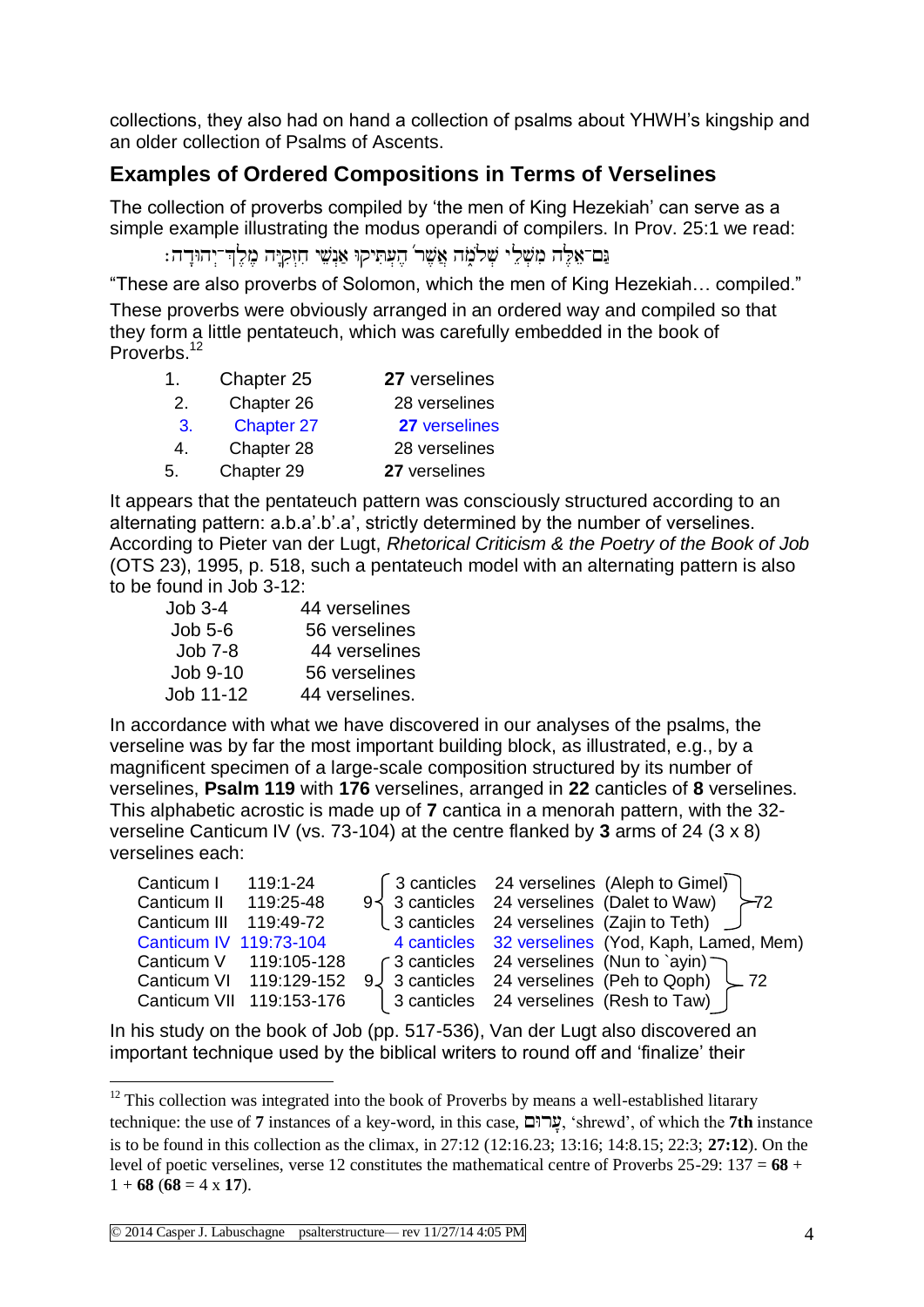compositions: by 'sealing' them with a specific number of verselines. Psalm 119 may be regarded as a specimen of such a 'sealed' composition, which also holds true for the other alphabetic acrostics.

Van der Lugt has convincingly shown that the author of the book of Job 'finalized' the three speech cycles by 'sealing' each of them with exactly **270** verselines. <sup>13</sup>

| Job 4-14  | First Speech Cycle:                    |
|-----------|----------------------------------------|
| Job 15-26 | Second Speech Cycle:                   |
|           | Job 27-31 & 38-41  Third Speech Cycle: |

- 11 speeches 270 verselines
- 11 speeches **270** verselines
- 
- 8 speeches **270** verselines. <sup>14</sup>

He rightly concluded that we can use this compositional technique as a criterion to check the correctness of our delimitation of literary units: "The equal number of poetical lines in cycles I, II and III is a strong argument in favour of the *demarcation* of these units proposed in this study on the structure of the book of Job." (p. 536)

Since we consistently counted the number of verselines in the psalms, we could find out how, and to what extent, the compilers of the psalms used this particular compositional technique to shape and finalize or 'canonize' the five books and their sub-groups. Our investigations confirmed the supposition that the compilers used well-established numerical ordering principles to shape the five books and employed a specific number of verselines to finalize them.

## **The Use of 7 and 11 as Ordering Principles to Shape the Psalter**

Having studied the psalms from the perspective of their numerical features Van der Lugt and I found that the compilers/editors of the psalms used the numbers **7 (**the number of fullness) and **11** (the number of fulfilment and completion**)** as ordering principles to shape the sub-groups within the five books and the books themselves. This enabled us to trace and define *eight* sub-groups of **7** and *six* sub-groups of **11** psalms. Considering them reliable building blocks, we could lay bare the compositional architecture of the Psalter in all its profound simplicity.

Moreover, we discovered that the compilers/editors *finalized* and *sealed* the subgroups and books with minute care by means of a specific number of verselines which are determined by the divine name numbers **17** and **26** and their multiples in much the same way as the **270** verselines seal the speech cycles in the book of Job. In sum, we have adduced sufficient evidence to prove beyond reasonable doubt that the order and arrangement of the psalms are the result of purposeful editorial and compositional activities, which are to a great extent based on *numerical thinking*. Since all biblical scholars are aware of the innumerable occurrences of the number **7** in the Bible, I shall briefly discuss the use of the lesser-known number **11**.

In the table below the reader will find examples from outside the Book of Psalms illustrating that not only **7** but also **11** was a well-established scribal tool for ordering purposes.

<sup>&</sup>lt;sup>13</sup> It is interesting to note that the Babylonian Theodicy consists of 27 strophes of 11 verselines each, and the question is whether this is simply a matter of coincidence, which  $\overline{I}$  think it is not. See B. Landsberger, "Die babylonische Theodizee", *ZA,* NF Band 9 (1936), 32-76.

<sup>14</sup> Pieter van der Lugt, *Rhetorical Criticism & the Poetry of the Book of Job* (OTS 23), E.J. Brill, 1995, 517-536. See also his article "Speech-Cycles in the Book of Job: A Response to James E. Patrick", *VT* 56 (2006), 554-557, and *Cantos and Strophes in Biblical Hebrew Poetry, with Special Reference to the First Book of the Psalter*, Leiden – Boston: Brill, 2006.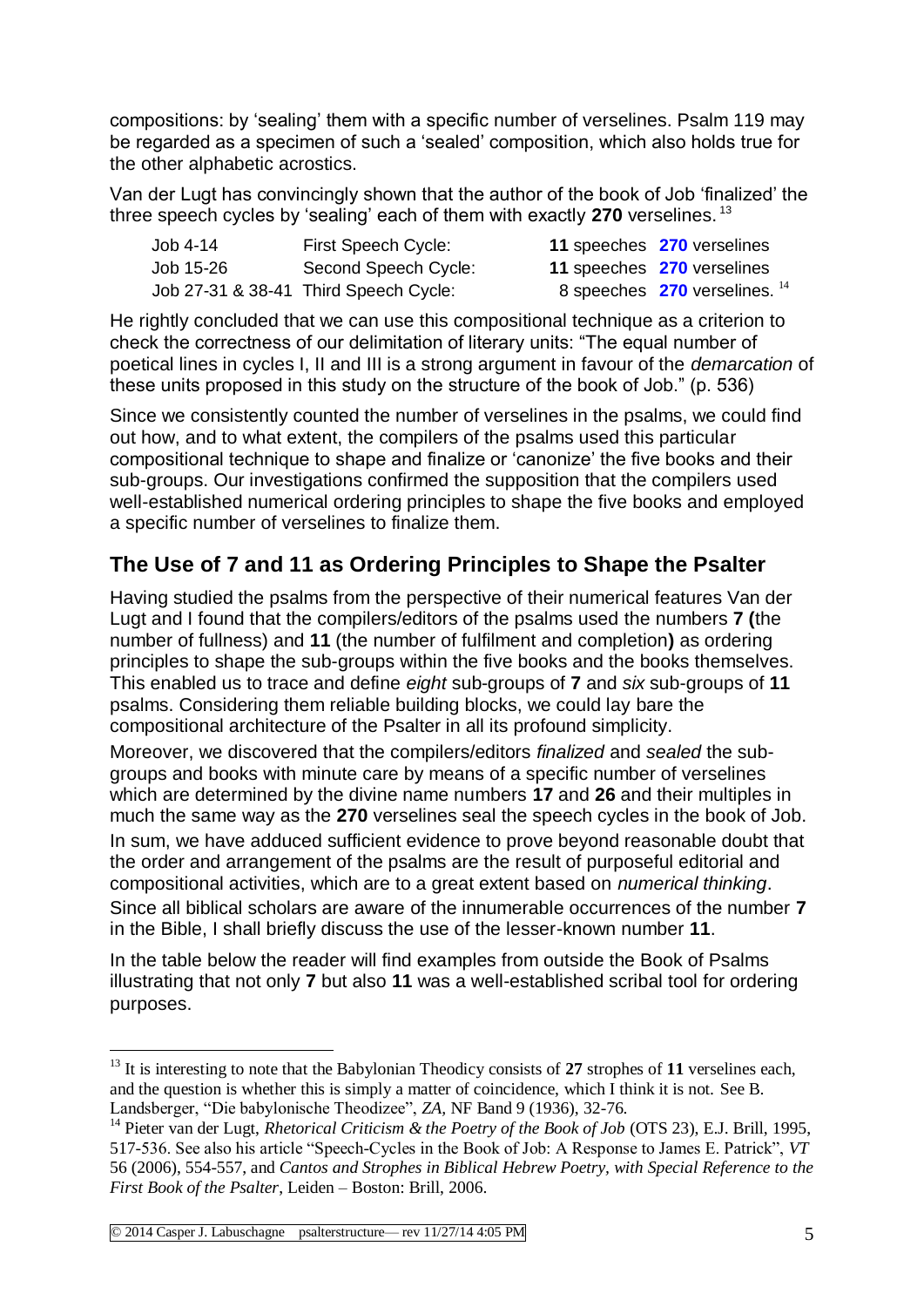|                |             | $\overline{2}$ | 3            | 4              | 5           | 6                  |
|----------------|-------------|----------------|--------------|----------------|-------------|--------------------|
| $7 + 4$        | Genesis 1-2 | Genesis 3-4    | Genesis 6-11 | Monologues     | Deut. 1-4   | <b>Dtr History</b> |
|                | Gen. 1:3    | Gen. 3:9       | Gen. 6:3     | Gen. 1:26      | $1:1 - 5$   | <b>Genesis</b>     |
| $\overline{2}$ | Gen. 1:6    | Gen. 3:11      | Gen. 6:7     | Gen. 2:18      | $1:6 - 18$  | <b>Exodus</b>      |
| 3              | Gen. 1:9    | Gen. 3:13      | Gen. 6:13    | Gen. 3:22      | $1:19-2:1$  | Leviticus          |
| 4              | Gen. 1:11   | Gen. 3:14      | Gen. 7:1     | Gen. 6:3       | $2:2 - 15$  | <b>Numbers</b>     |
| 5              | Gen. 1:14   | Gen. 3:16      | Gen. 8:15    | Gen. 6:7       | $2:16-25$   | Deuteronomy        |
| 6              | Gen. 1:20   | Gen. 3:17      | Gen. 8:21    | Gen. 8:21-22   | $2:26-37$   | Joshua             |
| $\overline{7}$ | Gen. 1:24   | Gen. 3:22      | Gen. 9:1     | Gen. 11:6-7    | $3:1 - 10$  | <b>Judges</b>      |
| 8              | Gen. 1:26   | Gen. 4:6       | Gen. 9:8     | Gen. 18:17-19  | $3:11 - 17$ | 1 Samuel           |
| 9              | Gen. 1:28   | Gen. 4:9       | Gen. 9:12    | Exod. 3:17     | $3:18-22$   | 2 Samuel           |
| 10             | Gen. 1:29   | Gen. 4:10      | Gen. 9:17    | Exod. 13:17    | $3:23-29$   | 1 Kings            |
| 11             | Gen. 2:18   | Gen. 4:15      | Gen. 11:6    | Deut. 32:20-27 | 4:44-49     | 2 Kings            |

### **Examples of the Use of 11 as Ordering Principle Outside the Psalter**

|                |               | 8                 | 9             | 10             | 11                    |
|----------------|---------------|-------------------|---------------|----------------|-----------------------|
| $7 + 4$        | Gen. Toledoth | Gen. 5:1-32       | Gen. 11:10-27 | Ruth 4:12-22   | Matthew 1:3- $6^{15}$ |
|                | 2:4 H & Earth | Adam              | <b>Shem</b>   | <b>Tamar</b>   | Judah                 |
| $\overline{2}$ | 5:1 Adam      | <b>Seth</b>       | Arpaxad       | Perez          | <b>Perez by Tamar</b> |
| 3              | 6:9 Noah      | <b>Enosh</b>      | <b>Shelah</b> | Hezron         | Hezron                |
| 4              | 10:1 N's Sons | Kenan             | <b>Eber</b>   | Ram            | Ram                   |
| 5              | 11:10 Shem    | <b>Mahalalel</b>  | Peleg         | Amminadab      | Amminadab             |
| 6              | 11:27 Terah   | <b>Jared</b>      | Reu           | <b>Nahshon</b> | <b>Nahshon</b>        |
| 7              | 25:12 Ishmael | Enoch             | Serug         | <b>Salmon</b>  | <b>Salmon</b>         |
| 8              | 25:19 Isaac   | <b>Methuselah</b> | <b>Nahor</b>  | <b>Boaz</b>    | <b>Boaz</b>           |
| 9              | 36:1 Esau     | Lamech            | Terah         | <b>Obed</b>    | Obed by Ruth          |
| 10             | 36:9 Edom     | <b>Noah</b>       | Abram, Haran  | <b>Jesse</b>   | Jesse                 |
| 11             | 37:2 Jacob    | <b>Shem</b>       | Lot           | <b>David</b>   | <b>David</b>          |

The number **11** appears mostly in the pattern  $11 = 7 + 4$ , because it derives its symbolical significance from the fact that it is a combination of **7** (the number of fullness) and **4** (the four quarters of the world).<sup>16</sup>

Being *odd* numbers, **7** and **11** have the advantage of having a *pivot* and the ability to make the *middle* of a series or string a strong focus of attention. This enabled a composer to give pride of place to a key-idea or key-text at the arithmetic centre of his composition or in the middle of a series of **7** or **11**.

The insight that the psalms are numerical compositions necessarily led to a new approach to the compositional structure of the book of Psalms. In a paper read at the CBL conference in August 2008 in Louvain, I presented my view on the architecture of the book of Psalms, arguing that its component parts were shaped by numerical

<sup>&</sup>lt;sup>15</sup> From the perspective of the Christian Bible, I have included the  $11<sup>th</sup>$  genealogy, seeing its dependence on the  $10<sup>th</sup>$  genealogy in TNK (Ruth 4,12-22). Worth noting is that the ancestry of Jesus in Luke 3:23-38 comprises exactly **77** names, which are arranged in **11** groups of **7** names, with important names/figures at the seams: **Jesus**, **Joseph II**, Mattathias, Shealtiel, **Joshua**, **Joseph III, David, Abraham**, Shelah, **Enoch, Adam**.

<sup>&</sup>lt;sup>16</sup> For the close relationship between the numbers **7** and **11** and their use for structuring purposes, see my book *Numerical Secrets of the Bible,* pp. 26-74.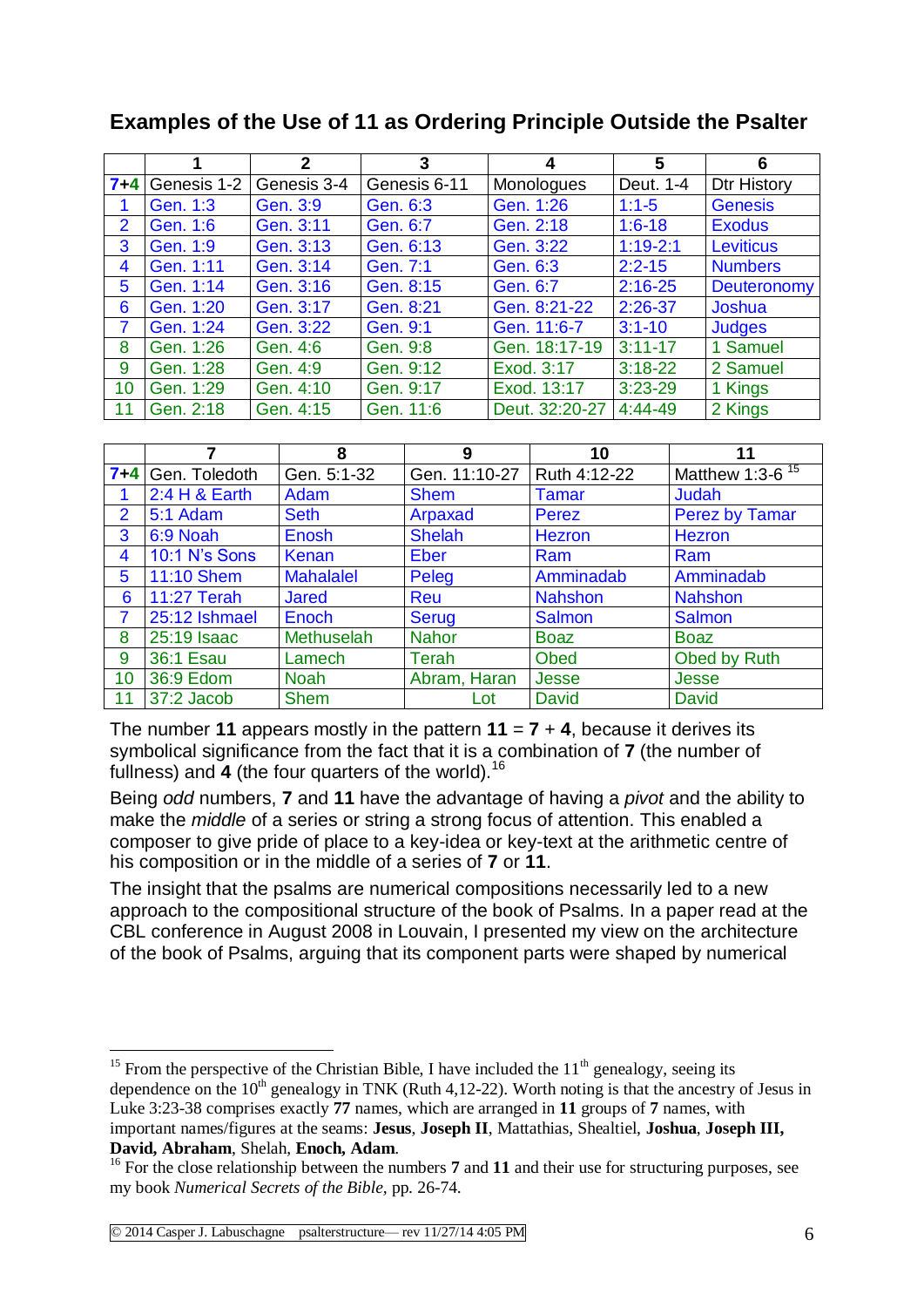considerations and 'sealed' in terms of verselines by means of the divine name numbers **17** and **26**. 17

Let us now, in light of these insights, ferret out the compositional structure of the five books of the Psalter and try to fathom the way in which the compilers arrived at the final form of the book. I shall also attempt to reconstruct the underlying older authorrelated collections in order to see how they came to function in a new literary context.

In the final form of the Psalter the author-related psalms and the 'nameless' ones appear in the new context in a *fragmented* form, as a kind of mosaic. In order to reconstruct the older author-related collections of concatenating psalms, the mosaicked psalms should be *defragmented* – in much the same way as we defragment the files on the hard disc of our computers.

To this end, it will be helpful to have a clear view of the book of Psalms in terms of the author-related psalms. Here is an overview:

### **The Psalter in Terms of Author-Related Psalms**

**Arranged in sub-groups (to be discussed later in more detail)**

| Asaph Solomon Ethan Moses YHWH's Kingship Songs of Ascents<br><b>David</b> Nameless <b>Korah</b>                                                 |
|--------------------------------------------------------------------------------------------------------------------------------------------------|
| <b>Book I</b>                                                                                                                                    |
| 2<br>$\overline{\mathbf{8}}$<br>$\overline{\mathbf{A}}$<br>5<br>$\overline{6}$<br>$\overline{\mathbf{7}}$ l<br>3<br>1                            |
| 5<br> 18 <br>16<br><u> 17</u><br>0<br>3<br>9-                                                                                                    |
| $\overline{\bf 28}$<br>30<br> 31 <br><mark>19</mark><br>29<br>20<br>21<br>2<br>25<br>27<br>23<br>26                                              |
| 36<br>33<br>35<br>38<br>39<br>40<br> 41 <br><mark>34</mark><br>37<br>31<br><mark>32</mark><br>30                                                 |
| <b>Book II</b>                                                                                                                                   |
| $ 49  +  50 $<br>48<br>42-43<br>46<br>47<br>44<br>45                                                                                             |
| 57<br>53<br>56<br>52<br>54<br>55<br>51                                                                                                           |
| 63<br>64<br>58<br>59<br>62<br>60<br>61                                                                                                           |
| $\overline{70}$<br>71<br>72<br>66<br>68<br>69<br>67<br>65                                                                                        |
| <b>Book III</b>                                                                                                                                  |
| 80<br>79<br>81<br>83<br>78<br> 82 <br>73<br>74<br>75<br>76<br>77                                                                                 |
| 88<br>85<br>86<br>87<br>89<br>84                                                                                                                 |
| <b>Book IV</b>                                                                                                                                   |
| 99<br>100<br>98<br>97<br>93<br>95<br>96<br>91<br>92<br>94<br>90                                                                                  |
| 103<br>104<br>105<br>106<br>102<br>101                                                                                                           |
| <b>Book V</b>                                                                                                                                    |
| 111<br>112<br>113<br>115<br>116<br> 117 <br>118<br>119<br>107<br>108<br>110<br> 114 <br><mark>109</mark>                                         |
| 124<br>120<br>121<br><u> 122</u><br>125<br>126<br>128<br>129<br>130<br>132<br><b>133</b><br>134<br>123<br>127<br><b>131</b>                      |
| <mark>139</mark><br><mark>141</mark><br>135<br>136<br>137<br><b>138</b><br> 140 <br>142<br>143<br>145<br>144<br>150<br>148<br> 149<br>146<br>147 |
|                                                                                                                                                  |

<sup>&</sup>lt;u>.</u> <sup>17</sup> Casper J. Labuschagne, "Significant Sub-Groups in the Book of Psalms", in: *The Composition of the Book of Psalms* (BETL), Leuven, 2010.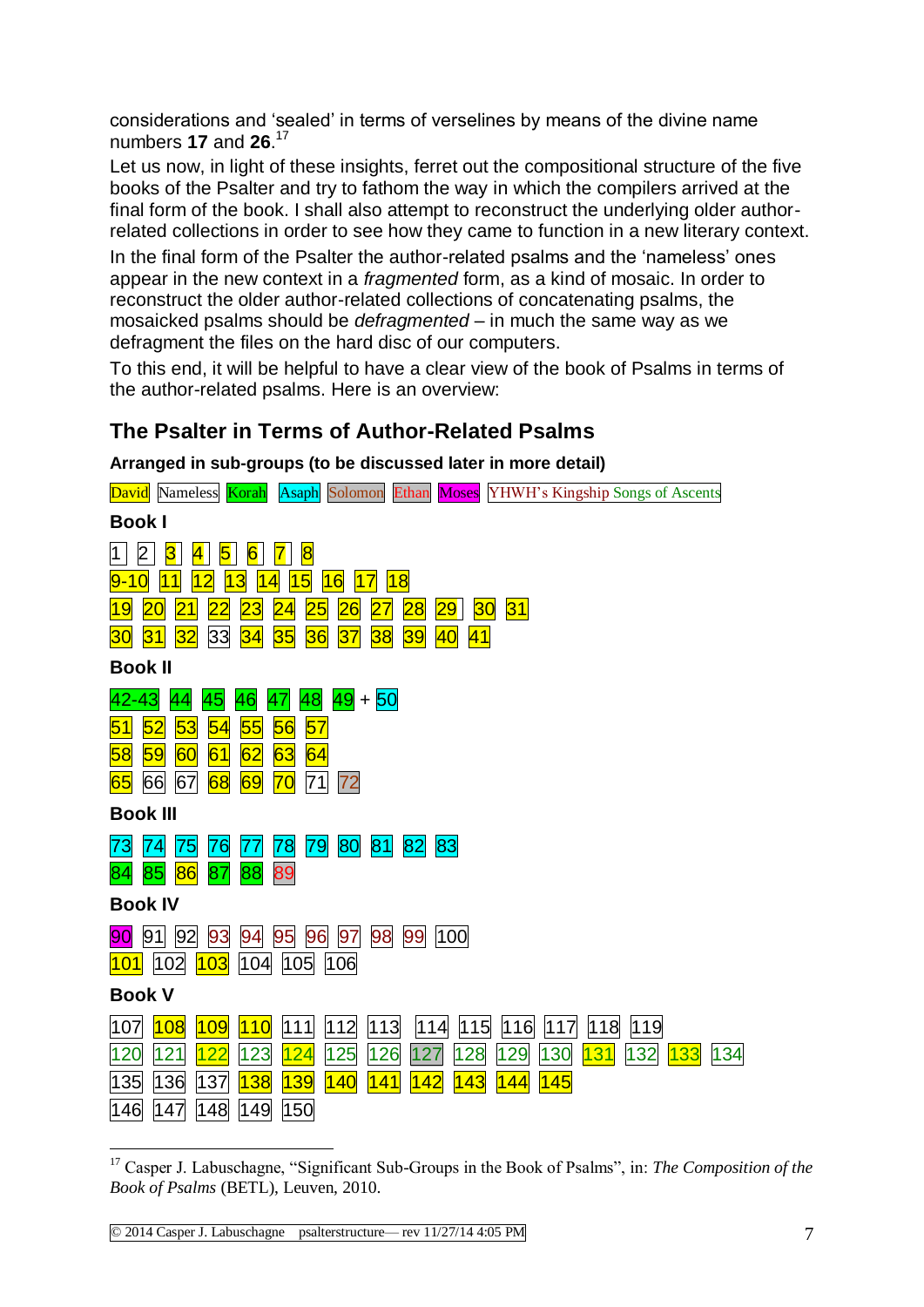In **Book I** there are **3** nameless, non author-related psalms (**1**, **2**, and **33**) among the Davidic psalms. The precise number of Davidic psalms is not certain because two are clearly composed of two originally distinct psalms: **Psalm 7**, which consists of 7:2-9a and 7:9b-18, and **Psalm 40**, which is a combination of 40:2-13 and 40:14-18 (almost identical with 70). <sup>18</sup> This means that **7** and **40** can either be counted as one or as two, as I shall demonstrate below. **Psalm 9+10**, however, is a different case. In the Masoretic tradition it has in the course of time been regarded as two distinct psalms, but in the LXX it appears as a single composition. Being an alphabetic acrostic, it is without any doubt a compositional unity, which is strongly underpinned by its numerical structure, as I have argued in my [logotechnical analysis.](http://www.labuschagne.nl/ps009-10.pdf)

In **Book II** only **7** of the altogether **12** Korahite psalms are to be found, followed by a solitary Asaphite psalm (**50**). Among the **18** Davidic psalms we find **3** nameless psalms (**66**, **67**, and **71**) and the solitary Solomonic **Psalm 72**.

**Book III** contains the remaining **11** Asaphite psalms (**73-83**), a solitary Davidic psalm (**86**) surrounded by the remaining **4** Korahite psalms (**84**, **85**, and **87**, **88**) and **89**.

**Books IV** and **V** contain the remaining **17** Davidic psalms in a very fragmented form scattered over the two books.

# **The Compositional Structure of Book I (Psalms 1-41)**

The main component of Book I was an older collection of psalms ascribed to David and clearly labeled as such (3-41\*). Since **Psalms 1**, **2**, and **33** are not authorrelated, they did not belong to the older Davidic collection and should be considered new compositions used to shape the new book. This also holds true for **Psalm 9+10** and **Psalm 18.** They stand out in their present context because of their exceptional length (39 and 52 verses respectively), and did not, in my opinion, form part of the older collection. Moreover, **Psalm 18** is an adaptation of 2 Samuel 22, which the compilers used to underline the royal character of their new compilation and to provide support for the three other royal psalms, **2**, **20**, and **21**.

On the basis of the supposition that **Psalms 1**, **2**, **9+10**, **18**, and **33** did not belong to the original collection, we can reconstruct the one-time Davidic collection as follows:

|  | 3 4 5 6 $7^{2-9a}$ $7^{9b-18}$ 8 7 psalms |  |  |  |                                                            | 69 verselines                |
|--|-------------------------------------------|--|--|--|------------------------------------------------------------|------------------------------|
|  | 11 12 13 14 15 16 17 7 psalms             |  |  |  |                                                            | 64                           |
|  |                                           |  |  |  | 19 20 21 22 23 24 25 26 27 28 29 11 psalms                 | 170(10x17)                   |
|  |                                           |  |  |  | 30 31 32 34 35 36 37 38 39 40 41 11 psalms                 | 241                          |
|  |                                           |  |  |  | 26 Davidio peolme (including the developul) finalized with | $EAA$ (22 $v47$ ) vorealings |

#### **The One-time First Davidic Collection (without 1, 2, 9+10, 18, and 33)**

**36** Davidic psalms (*including* the doxology!) finalized with **544** (32x**17**) verselines.

The ordering of the 36 psalms is based on my analysis of Book I in its present form, which I shall discuss in detail below. The only additional supposition is that **Psalm 7** figured as two distinct psalms in the first sub-group of **7** in the older Davidic collection. The one-time collection consisted of two sub-groups of **7** and two subgroups of **11** psalms and was neatly finalized with altogether **32 x 17** verselines.

Moreover, the first sub-group of **11** (**Psalms 19-29**, with Psalm 36 at the centre) was finalized with **10 x 17** verselines. The second sub-group of **11** (**Psalms 30-41**, with Psalm 36 at the centre) was rounded off by means of a doxology (41:14), the

 $18$  See my analyses of  $P_{\text{Salm}}$  7 and  $P_{\text{Salm}}$  40.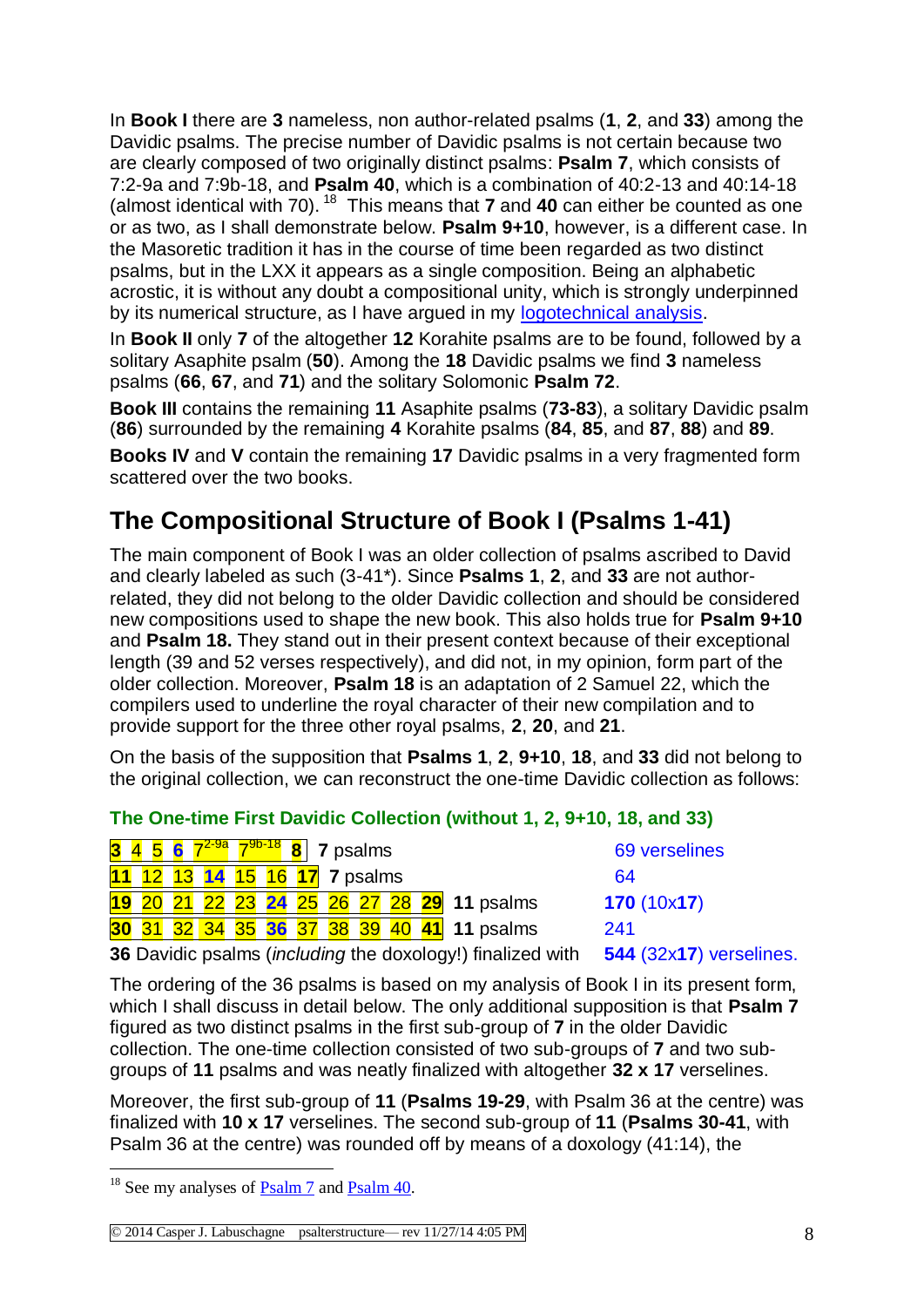inclusion of which brings the total number of verselines to **32 x 17**. This warrants the conclusion that the doxology was not added at a later stage during the formation process of the Psalter, but was integral to the older collection. As I shall demonstrate further on, this also holds true for the other doxologies.

Starting from the one-time Davidic collection, let us now examine the compositional structure of Book I of the Psalter and find out how it attained its present form.

The following overview speaks for itself, but I shall discuss it in detail presently.

| $1 \mid 2 \mid 3 \mid 4 \mid 5 \mid 6 \mid 7 \mid 8 \mid 8 \mid (1+7) \text{ psalms},$          | 87                  |
|-------------------------------------------------------------------------------------------------|---------------------|
| $9+10$   11 12 13 14 15 16 17   18 9 (1+7+1) psalms,                                            | 156(6x26)           |
| 19 20 21 22 23 24 25 26 27 28 29 11 psalms,                                                     | 170(10x17)          |
| 30 31 2 psalms with a bridge function                                                           | 41                  |
| 32 33 34 35 36 37 38 39 40 <sup>2-13</sup> 40 <sup>14-18</sup> 41 11 psalms, 222 / 221 (13x17). |                     |
| Excluding the doxology, 675 verselines, but including it,                                       | $676(26\times26)$ . |
| YHWH occurs 272x (16x17); Elohim only 45x.                                                      |                     |

In connection with **Psalm 7** and **Psalm 40**, the only difference between the older collection and Book I is that **Psalm 7** is here regarded as a single composition while **Psalm 40** appears as two distinct psalms. This supposition lies at the base of the first sub-group of **7** (**Psalms 2-8**) and the last sub-group of **11** (**Psalms 32-41**).

With the one-time Davidic collection at their disposal, the compilers decided to use it as the main component of the new book they had in mind, which should have a comparable structure but a more pronounced character: David as the monarch elected by God as his earthly representative (Psalm 2) and the ideal king who lives according to the precepts of the law (Psalm 1). To this end, they composed **Psalm 1** (or ordered it to be composed) as the introduction to Book I to set the tone for the entire book.

## **Psalm 1, the Corner Psalm of, and the Introduction to, Book I**

Structurally **Psalm 1** functions as a corner psalm, with **Psalm 41** as its opposite. In my view, it was consciously composed in view of Psalm 41 and to form an inclusion with it, because it is not a matter of chance that it begins in exactly the same way as Psalm 41 with the key-word "אָשׁרי, 'happy'. In fact, this underscores and reinforces their inclusion function. Therefore, I consider it out of the question that Psalm 1 has only at a later stage been positioned in Book I, as many commentators still believe. On the contrary, it was from the very beginning part and parcel of Book I.

In his article "The Shape of Book I of the Psalter and the Shape of Human Happiness", J. Clinton McCann has argued convincingly on the basis of the use of this key-word that Book I constitutes a well-planned compositional unity.<sup>19</sup>

Crucial to our understanding of Book I is that we have to keep in mind that it constitutes a *Davidic* Psalter in which David is the principal personage. This means that *all* psalms in the corpus are to be understood as having him in mind. Therefore, when **Psalm 1** speaks about the person whose "delight is in the law of YHWH, his

<sup>&</sup>lt;u>.</u> <sup>19</sup> "The Shape of Book I of the Psalter and the Shape of Human Happiness", in: Peter W. Flint  $\&$ Patrick D. Miller (eds), *The Book of Psalms*, Leiden – Boston: Brill, 2005, pp. 340-348. This key-word occurs **26**x in the Psalter. See Observation 3 in my analysis of [Psalm 1.](http://www.labuschagne.nl/ps001.pdf)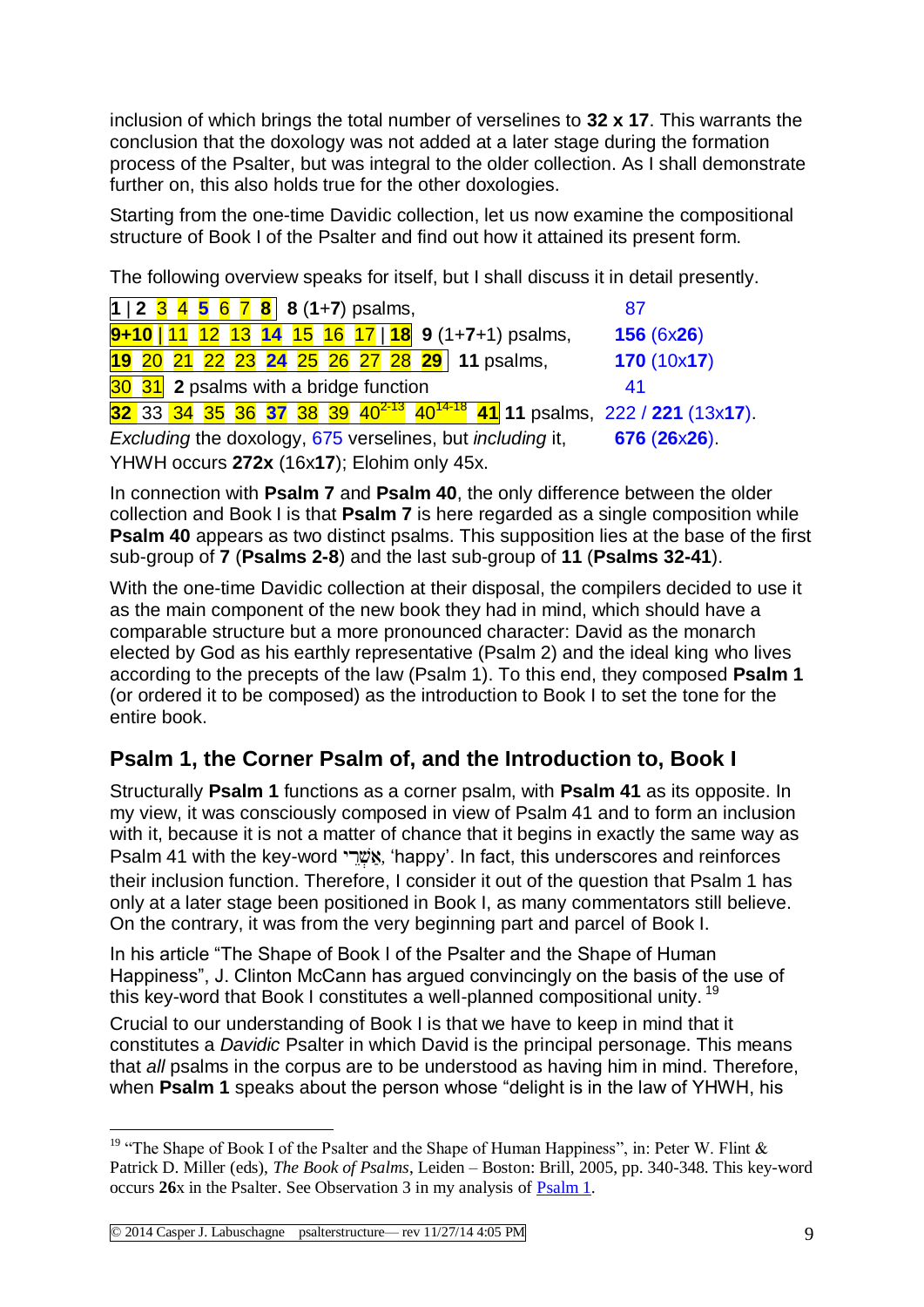meditation day and night" (v. 2), this person is of course in the first place everybody who lives according to the precepts of the law, but by implication this person is the Davidic king, represented by David.

He is implicitly presented here as a king "whose delight is in the law of YHWH," who sets an example to all. He is the ideal ruler who conforms to the injunction given to the king in Deut. 17:18-19

"…he is to have it (a copy of the law) by him and read from it all his life, so that he may learn to fear YHWH his God and keep all the words of this law and observe these statutes."

King David is presented as the leader who follows in the footsteps of the great leader Joshua who is instructed by YHWH in Joshua 1:7-8

"Only be very strong and resolute. Observe diligently all the law, which my servant Moses has given you…. This book of the law must never be off your lips; you must keep it in mind day and night so that you may diligently observe everything that is written in it."

King David is presented as the man who had done what he instructed his successor Solomon to do, according to 1 Kings 2:2-4 (compare 1 Chronicles 28:8-10):

"…Be strong and show yourself a man. Fulfil your duty to YHWH your God conform to his ways, observe his statutes and his commandments, his judgements and his solemn precepts, as written in the Law of Moses, so that you may prosper in whatever you do and whichever way you turn, and that YHWH may fulfil his promise that he made about me."

In this respect, David is the archetype of the ideal Israelite king, the famous predecessor of both Hezekiah and Josiah, each of whom "followed in the footsteps of his father David" (compare 2 Kings 18:3 and 2 Kings 22:3).

If we read the psalms of Book I and the other Books from this perspective, the leading themes in the utterances on Davidic kingship emerge: king David's election and his universal rule and that of his dynasty (Psalms 2, 72, 89, 110 and 132). The same holds true for the theme of his firm belief - under the most adverse circumstances - in YHWH's protection and deliverance from enemies, which we find throughout the Davidic psalms. In Book I, this theme is to be found particularly in the sub-groups Psalms 2-8 and Psalms 9-18, to begin with in Psalm 3, the first psalm attributed to David.

Another leading theme already present in Book I is the Torah (Psalms 1 and 19!) and YHWH's earthly abode (Psalm 24!), his universal presence and universal rule, to be found particularly in Psalms 19-29 – see below. The latter theme reaches a climax in Book II, in the psalms praising YHWH's incomparability (beginning in Psalms 35 and 40 in Book I, followed by Psalms 71 and 77 in Book II, Psalms 86 and 89 in Book III, and Psalm 113 in Book V) and in his judgement over the non-gods in Psalm 82 and especially in the psalms celebrating YHWH's kingship (Psalms 93-99).

The combination of the Davidic Kingship and the Torah, already manifestly present in Book I, will become the dominant leading themes throughout the Psalter up to Psalm 119, one of the high points in the compositional process of the Psalter.

### **Psalm 2, the Overture to the Davidic Psalms**

The next step in the formation of Book I was the composition of **Psalm 2** as the introduction to the Davidic psalms. Its leading theme is the designation of the Davidic king by God as the earthly representative of his universal rule. In much the same way as Psalm 1 was composed as the corner psalm of Book I and geared to its opposite Psalm 41, **Psalm 2** was designed as the corner psalm of **Psalms 2-8**, with Psalm 8 as its counterpart in the first sub-group of **7** psalms. Psalm 2 with its leading theme of the universal rule of the Davidic king is clearly geared to **Psalm 8**, of which the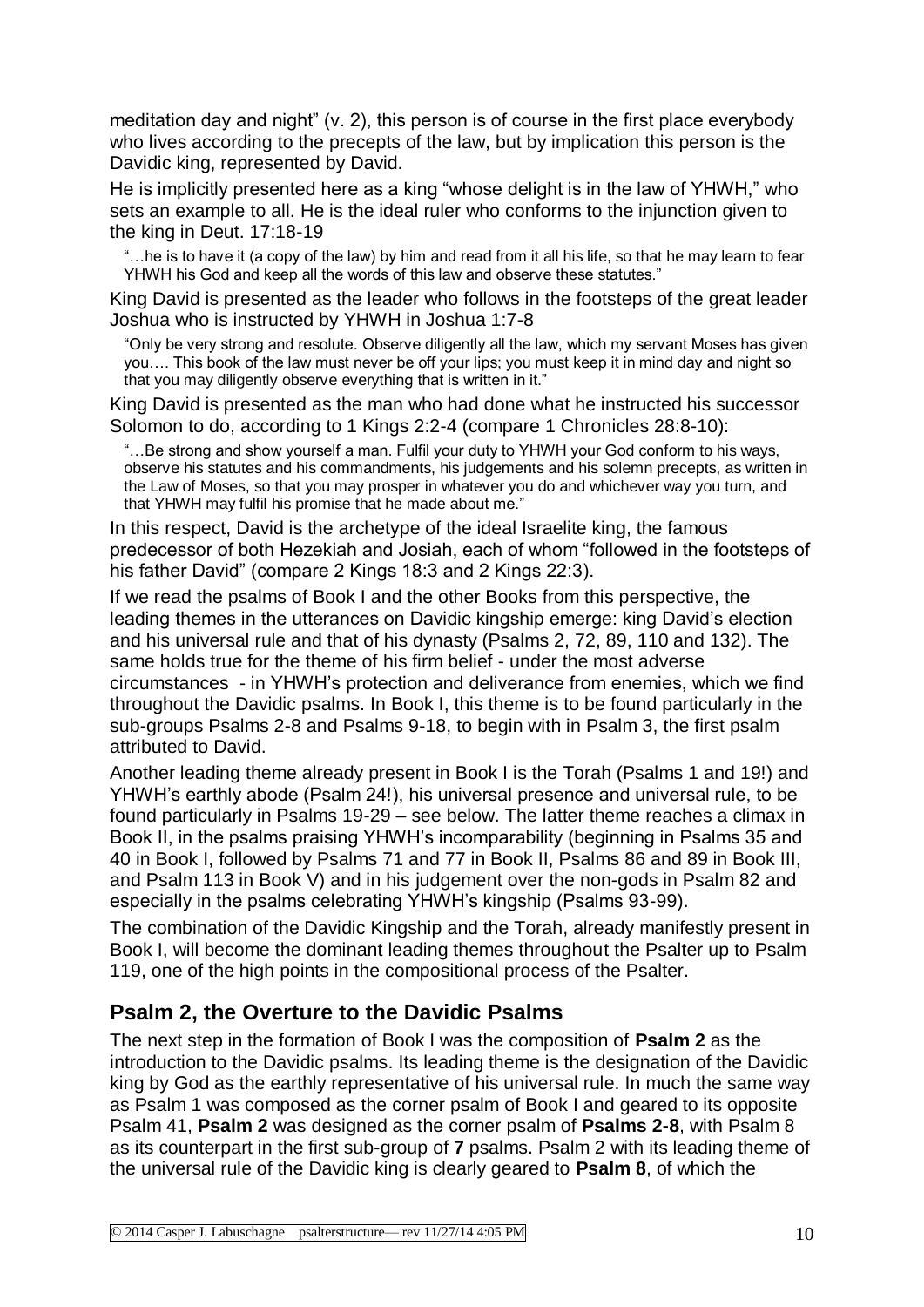leading theme is the universal rule of mankind and, by implication, that of the Davidic king. Taken at face value, **Psalm 8** is of course about a human being, who is called by God to rule on earth, despite the fact that he is a frail mortal:

"What is a frail mortal, that you should be mindful of him, a human being, that you should take notice of him?

Yet you have made him little less than a god, *crowning* his head with glory and honour. You *make him master* over all that you have made, putting everything under his feet…"

By implication, however, the psalm is about the *crowning* of the Davidic king to rule the world. Despite his glorious call, he remains a frail mortal.

This view on the election of the king is perfectly in accordance with the view on the election of Israel in Deut. 7:6-7:

"You are a people holy to YHWH your God, and he has chosen you out of all peoples to be his special possession.

It was not because you were more numerous than any other nation that YHWH cared for you and chose you, for you were the smallest of all nations…"

Together with Psalm 2, Psalm 8 sets the Davidic psalms in a *universal* perspective, since it is concerned with Yahweh's majesty and might and with a human being (*'enosh*) as his earthly representative (by implication the Davidic king!). Therefore, Psalms 2 and 8 are to be regarded as two *royal psalms* functioning as the corner psalms of the sub-group 2-8. There is a close connection between the two psalms in that Psalm 2 is about the *election* of the Davidic king (the 'anointed') by YHWH, the King of the world, and Psalm 8 on its part deals implicitly with his *crowning* and his *commission* to rule the world. The psalms in between, 3-7, all deal with the speaker's firm belief in the unfailing deliverance, protection and blessing by YHWH. In this respect they prelude the next sub-group, Psalms 9-18. In fact, there is a close relationship between this sub-group (2-8) and the one that follows, Psalms 9-18. At the mathematical centre of Psalms 2-8, **Psalm 5** is positioned, in which the king says (v. 8b, which is the middle colon of the psalm!):

"I will enter thy house, I will worship toward thy holy temple".

This observation is of great importance in that the king's entry into the temple clearly anticipates YHWH's entrance into his holy abode as the King of Glory in **Psalm 24** (which constitutes the mathematical centre of Psalms 19-29! – See below).

#### **Psalms 9+10 and 18, the Outer Corner Psalms of 11-17**

Having identified Psalms 2-8 as a coherent sub-group, **Psalm 9+10** must be the corner psalm of the next sub-group. In order to delimit this group, we have to locate its counterpart. In light of the demarcating function of the two royal psalms, 2 and 8, the royal **Psalm 18** is the most obvious candidate. The demarcating role of Psalm 9+10 and Psalm 18 is reinforced by the key-word Elyon occurring only in 9:3 and 18:14, where it functions as an inclusion.

As I have argued above, 9+10 and 18 did not belong to the one-time Davidic collection, therefore it stands to reason to conclude that they were inserted here to function as the corner psalms of a sub-group of *nine* psalms (1+7+1), encompassing and demarcating the original sub-group of seven, Psalms 11-17. In terms of content, these seven psalms are all about the firm trust of the psalmist (king David!) in YHWH's deliverance from dangerous situations. In this respect, the two outer corner psalms dovetail perfectly with 11-17, **Psalm 9+10** being a passionate *prayer for deliverance*, while **Psalm 18** is a *song of thanksgiving for deliverance*. The fact that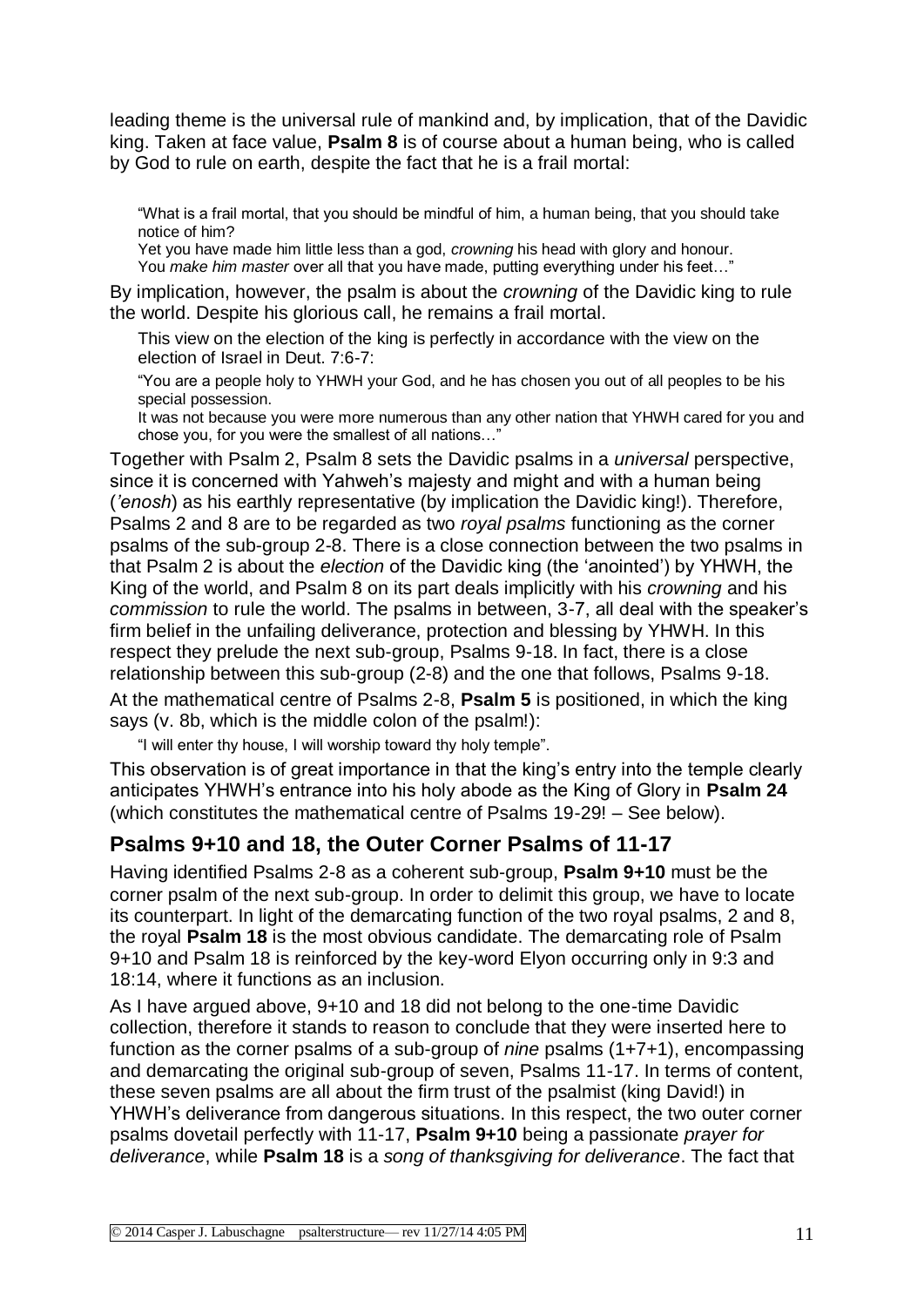**Psalms 9-18** are made up of exactly **156** (6 x **26**) verselines shows that this subgroup was rounded off and finalized as a finished compositional entity<sup>20</sup>.

It is worth noting that **Psalms 1-18**, which constitute the first concatenated larger group, significantly comprise **17** psalms. This may simply be a matter of chance, but in my opinion it could be intentional, seeing that there are two other groups of **17**, namely in Book III and Book IV.

## **Psalms 19-29, the First Sub-Group of Eleven**

Since Psalms 9-18 have been identified as a distinct sub-group, it follows that there is a strong caesura after Psalm 18 and that **Psalm 19** must be the corner psalm of the next sub-group, which appears to be **Psalms 19-29**. The fact that this group consists of **11** psalms made up of exactly **170** verselines strongly suggests that it was consciously designed.

Since this supposition can be substantiated on solid grounds, P. Auffret's hypothesis that **15-24** constitute a compositional entity becomes highly questionable, if not totally mistaken, despite the fact that it was accepted as a certainty by almost all scholars. Auffret's proposal is based on the assumption that **15** and **24** are corner psalms: Psalm 15 being a liturgy specifying the conditions for admission to the temple, and Psalm 24 as the liturgy for YHWH's entrance into his holy abode. However, this hypothesis is falsified by the new evidence, which has shown that Psalm 15 belongs to the preceding sub-group (**9-18**), and will show presently that Psalm 24 is part and parcel of the following sub-group (**19-29**), where it is positioned at the mathematical centre of the eleven psalms. In other words, Psalms 15-24 are overlapped by two manifestly stronger sub-groups: **9-18** and **19-29**.

Psalms **19** and **29**, which exhibit several common traits, demarcate the **11** psalms (19-29) as their corner psalms. Both psalms have as their leading theme the *universal presence* of YHWH. **Psalm 19** is particularly concerned with the Torah and clearly refers back to **Psalm 1**, the corner psalm of Book I. **Psalm 29**, in its turn, is very reminiscent of **Psalm 8**, the concluding corner psalm of Psalms 2-8. Moreover, it is important to note that **Psalm 24** explicitly deals with YHWH's *universal kingship,*  and that it is positioned at the centre of this sub-group to constitute their central peak. In this respect, it corresponds to **Psalm 19** and **Psalm 29** at the beginning and end of the group, which is important evidence for the compositional unity of this sub-group.

Viewing Psalms 19-29 in a wider context, I discovered a remarkable parallelism between this sub-group and the first sub-group of seven, Psalms 2-8. While both corner psalms in 2-8 deal with the *universal rule of the Davidic king*, the corner

 $20$  Independently, Van der Lugt and I counted the same number of verselines.

<sup>21</sup> Cf. P. Auffret, *La Sagesse a bati sa maison. Etudes de structures littéraires dans l'Ancien Testament et spécialement dans les Psaumes,* (OBO 49), Fribourg/Göttingen, 1982 ; E. Zenger, "Was wird anders bei kanonischer Psalmsauslegung", in: F.V. Reiterer (Hg.), *Ein Gott, eine Offenbarung* (FS N. Füglister), Würzburg 1991, pp. 397-413; F.L. Hossfeld – E. Zenger, ""Wer darf hinaufziehn zum Berg JHWHs?" Zur Redaktionsgeschichte und Theologie der Psalmsgruppe 15-24", in: G. Braulik (et. al. eds.), *Biblische Theologie und gesellschaftlicher Wandel,* (FS Norbert Lohfink), Herder: Freiburg – Basel – Wien, 1993, pp. 166-182; M. Millard, *Die Komposition des Psalters: Ein formgeschichtlicher Ansatz* (Forschungen zum Alten Testament 9), Tübingen, 1994, pp. 24-27; P.D. Miller, "Kingship, Torah Obedience, and Prayer: The Theology of Psalms 15-24"*,* in: *Israelite Religion and Biblical Theology. Collected Essays* (JSOTS 267), Sheffield 2000, pp. 279-297, and G. Barbiero (cited in note 2), pp. 189-324. Lately defended by William P. Brown in his paper read in Louvain in 2008, '"Here Comes the Sun!" The Metaphorical Theology of Psalms 15-24', in: *The Composition of the Book of Psalms* (BETL), Leuven, 2010.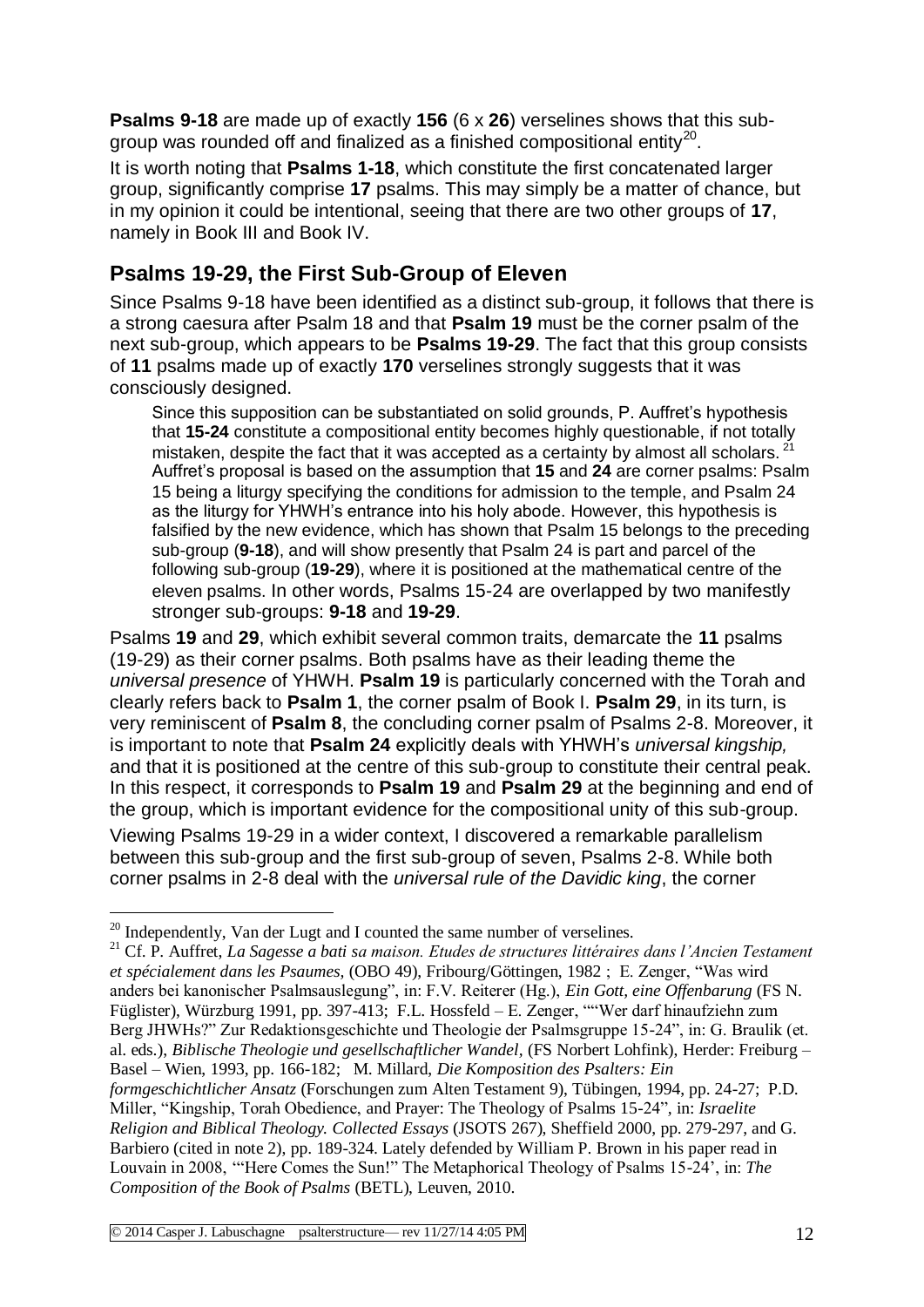psalms of 19-29 deal with the *universal rule of YHWH*. The striking correspondence also relates to the central psalms of both sub-groups: Psalm 5 and Psalm 24.

In the middle colon of Psalm 5 (5:8) reference is made to *the king's entering the temple*, while Psalm 24 as a whole is about *YHWH's triumphant entrance* into his holy abode.

| Psalm 2  | Psalm 5:8                                                                          | Psalm 8  |
|----------|------------------------------------------------------------------------------------|----------|
|          | (David's universal rule) (David's entrance in the temple) (David's universal rule) |          |
| Psalm 19 | <b>Psalm 24</b>                                                                    | Psalm 29 |

(YHWH's universal rule) (YHWH's **entrance** in his city) (YHWH's universal rule).

This parallelism may be considered additional evidence attesting to the compositional unity, not only of Psalms 2-8, but also that of Psalms 19-29.

In search of the next coherent group of psalms, which Van der Lugt and I found to be Psalms 32-41, we are faced with the status of **Psalms 30** and **31**. Neither of them seem to belong structurally to a sub-group, because Psalm 29 as a corner psalm marks the end of 19-29, and Psalm 32 marks, as we shall see, the beginning of the last sub-group of eleven in Book I. **Psalm 30**, 'A Song at the dedication of the temple', a psalm of thanksgiving for recovery after an illness, does not qualify for corner psalm, nor does it have a clear counterpart. **Psalm 31**, on the other hand, a personal lament, clearly anticipates the theme of Psalm 32: the happiness and joy of a person whose transgressions are forgiven. Therefore, it may be regarded as the prelude to Psalms 32-41. Whatever the case may be, in their present context they function as transitional psalms in much the same way as does Psalm 50 in Book II.

## **Psalms 32-41, the Second Sub-Group of Eleven**

**Psalm 32** can immediately be recognized as a corner psalm, with **Psalm 41** as its counterpart, which delimits the sub-group 32-41. Like Psalm 1, both psalms have the key-word "אָשׁר", as their initial word (32:1 and 41:2), which occurs no less than 6 times in the sub-group (32:1; 32:2; 33:12; 34:9; 40:5 and 41:2).<sup>22</sup>

In their present form **Psalms 32-41** constitute a distinct Group of *Ten* Psalms, or - if we split Psalm 40 into two separate psalms – a Second Sub-group of *Eleven* Psalms. And this is probably what the compilers intended. Having relegated Psalms 30 and 31 to the role of transition psalms and recognizing Psalm 32 as the corner psalm of 32-41, the compilers inserted the nameless **Psalm 33** and counted Psalm 40 as two distinct psalms. In this way they achieved a sub-group of eleven, with the magnificent alphabetic acrostic Psalm 37 (42 verselines) at the mathematical centre.  $^{23}$ To crown it all, this sub-group has **221** (13 x **17**) verselines, by which it was finalized and sealed.<sup>24</sup>

**Conclusion**: Book I is a well-planned and perfectly structured literary composition, which the compilers have finalized and canonized as a whole and sealed with the spectacular number of verselines: **676** (**26** x **26**), i.e., including the doxology already

1

 $22$  Compare note 19 above.

<sup>23</sup> M. Millard, *Die Komposition des Psalters* (FAT 9), Tübingen: Mohr Siebeck, 1994, pp. 138-140, also considers Psalms 32-41 a coherent cycle (contra Barbiero, p. 543 n. 1).

 $^{24}$  Independently, Van der Lugt and I counted the same number of verselines (excluding the doxology).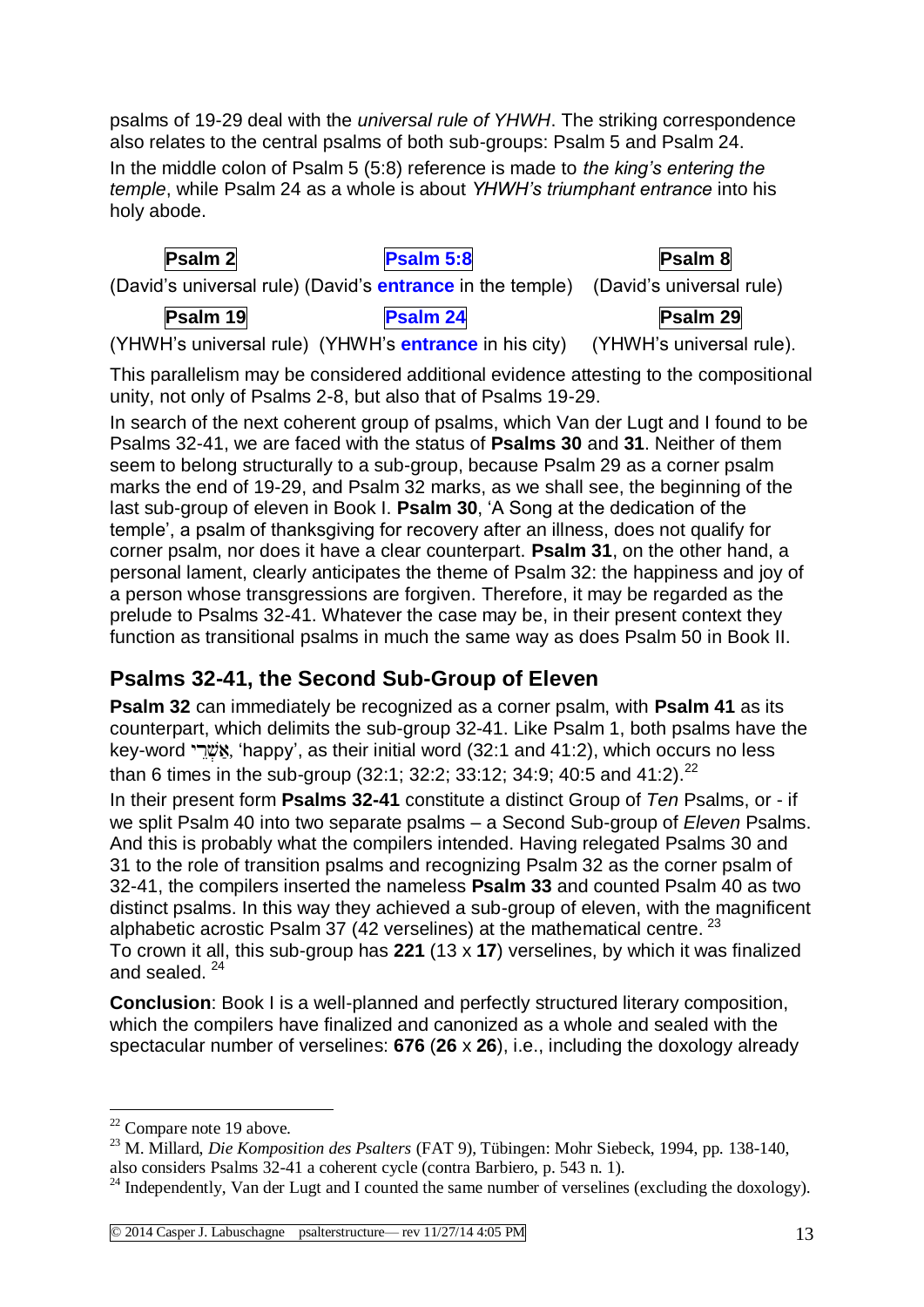attached to Psalm 41 in the one-time Davidic collection. And, as if that was not enough, they made sure that the divine name occurs exactly **272** times (16 x **17**).<sup>25</sup>

The results of my logotechnical quantitative structural analysis strongly suggest that Book I is a self-contained numerical composition, which stands on its own as a definitively finalized book. Being the Primary Davidic Psalter, there is every reason to regard it as the Mother Book, to which the other books were appended successively.

# **The Compositional Structure of Book II (Psalms 42-72)**

## **The So-called Elohistic Psalter (42-83)**

The hypothesis that **Psalms 42-83** constitute a distinct compositional entity is still accepted by many scholars as a fact.  $26$  Up till now, it was difficult to disprove this supposition, due to the lack of a clear perception of the compositional structure of Books II and III (Psalms 42-89). In my opinion, however, the time has come to falsify this hypothesis in light of a better understanding of the architecture of Psalms 42-89, because it is highly questionable whether such a compositional entity ever existed. The supposition is based on the relatively great preference for the use of the divine designation Elohim in these psalms, and on the arrangement in which they now stand in their present context, comprising Book II (which is a mosaic of disparate psalms) and part of Book III (eleven Asaphite psalms). These considerations are too meagre to warrant the existence of this 'collection' as representing an earlier stage in the coming into being of the Psalter. Moreover, the presumed 'avoidance' of the divine name in the so-called Elohistic Psalms turns out to be much less rigorous than expected, with no less than **45** occurrences (**32x** in Book II and **13x** in Book IIIa, up to Psalm  $83$ ). $27$ 

The manner in which the divine name is used in these psalms should be attributed to the authors of the older collections: the Korahites (42-49), Asaphites (50 73-83), the authors responsible for the Davidic psalms (51-65, and 68-70), and the nameless psalms (66, 67, and 71), and not to the presumed author of a collection that never existed in its present form. It is only by reconstructing the one-time Korahite, Asaphite and Davidic collections, and then trying to retrieve the reasons behind *their* use of the divine name, that we can say anything that makes sense about the frequency in which the divine name occurs in these psalms. This means that the use of the divine name should be studied anew in light of the new insights into the compositional structure of Books II and III. This is, however, not the aim of the present investigation, which only intends to reconstruct the older Davidic, Korahite, and Asaphite collections, to come to a better understanding of the architecture of the Psalter.

Let me start with the reconstruction of the main component of Book II, the Davidic psalms. By defragmenting the psalms in Book II, we can remove the 7 Korahite

<sup>&</sup>lt;u>.</u>  $25$  Franz Delitzsch was the first to draw attention to this significant feature. See note 3 above.

<sup>26</sup> In 2005 once again defended by Claudia Süssenbach, *Der elohistische Psalter. Untersuchungen zu Komposition und Theologie von Ps 42-83*, Tübingen: Mohr Siebeck, 2005, and more recently by Frank-Lothar Hossfeld, "Der elohistische Psalter Ps 42-83. Entstehung und Programm", paper read in Louvain in 2008, in: *The Composition of the Book of Psalms* (BETL), Leuven, 2010. Like Süssenbach, Hossfeld considers it an older collection representing what he calls a 'Zwischenstadium in der Entstehung der Psalter'.

<sup>&</sup>lt;sup>27</sup> See Table V in the Introduction to [Book II,](http://www.labuschagne.nl/intro2.pdf) and Table IX in that of [Book III.](http://www.labuschagne.nl/intro3.pdf) It is interesting to note that the divine name occurs  $31x$  in the rest of Book III (Psalms 84-89), and altogether  $76x(45 + 31)$  in Psalms 42-89!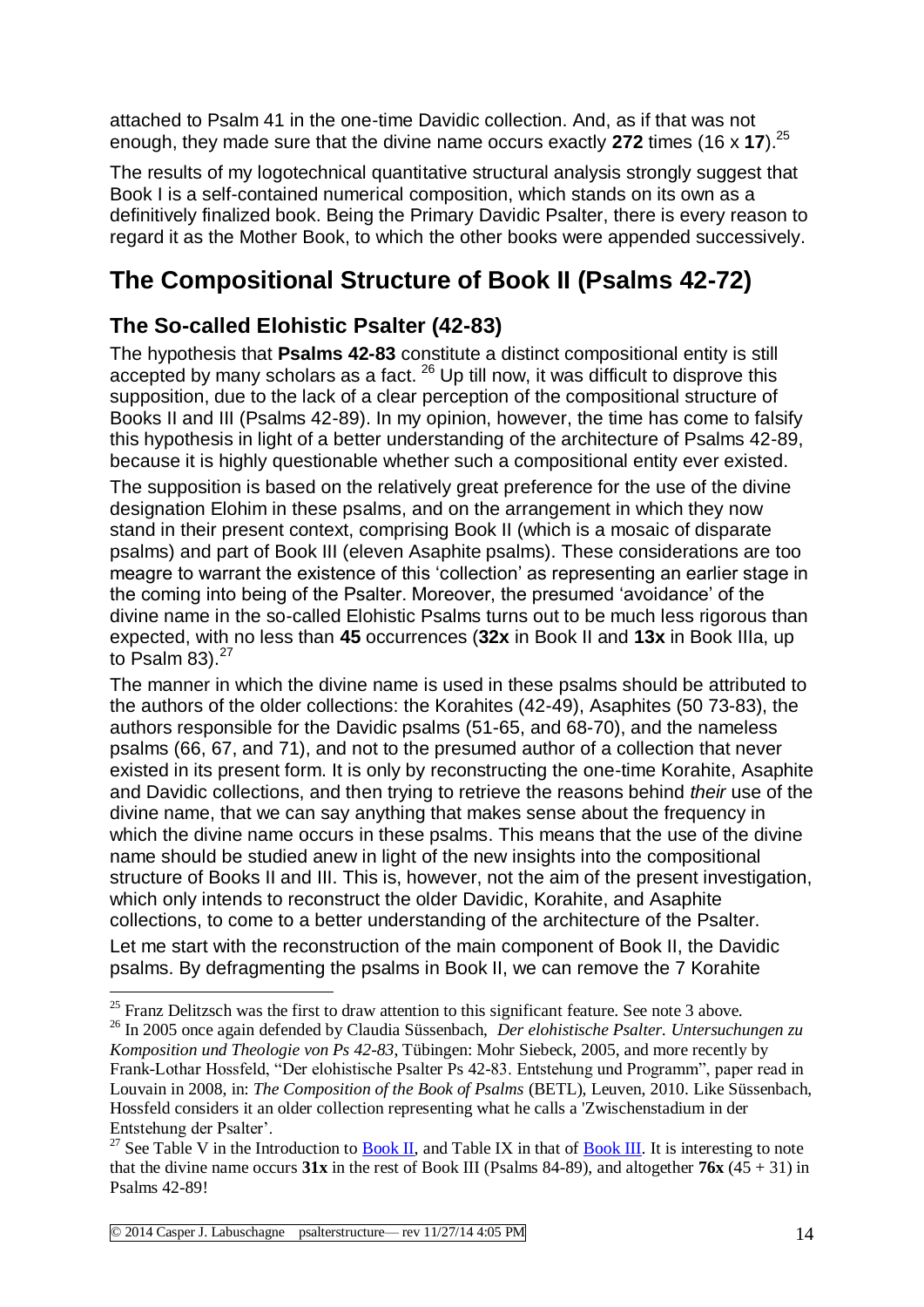Psalms (42-49), the lone Asaphite psalm (50) and the three non-author-related psalms (66, 67, and 71).

Taking the editorial comment in 72:20, "The prayers of David, the son of Jesse, are ended", as part and parcel of Psalm 72, necessarily implies that this psalm belonged to the older Davidic collection. In my opinion, it should certainly not be attributed to the compilers of Book II, but to the compiler of the one-time Davidic collection.

This is how the one-time Davidic Collection can be reconstructed:

## **The One-Time Second Davidic Collection (51-65 + 68-70)**

| 51 52 53 54 55 56 57 58 59 60 61 62 63 64 65 15 psalms                                                                        | 208 (8x26)     |
|-------------------------------------------------------------------------------------------------------------------------------|----------------|
| $\begin{array}{ c c c c c } \hline \mathbf{68} & \mathbf{69} & \mathbf{70} & \mathbf{3} & \mathbf{psalms} \hline \end{array}$ | 82             |
| 72 1 psalm of Solomon to round off (including the doxology!) 22                                                               |                |
| In total 19 psalms, with Elohim 102x (6x17) en JHWH 24x                                                                       | $312(12x26)$ . |

The **15** psalms in the first sub-group, sealed with 8 x **26** verselines, are arranged in the pattern **7** + **1** + **7** (to be found also in Psalm 92 and in the **15** Songs of Ascents), with **Psalm 58** at the centre. Together with the 3 Davidic and 1 Solomonic psalm, these **19** psalms constitute a consciously finalized collection, which was sealed with 12x**26** verselines and 6x**17** occurrences of the divine designation **Elohim**. The label "Elohistic Psalms" can rightly be attached to this older collection.

Compare the **26**x**26** verselines and the 16x**17** occurrences of **YHWH** in Book I!

Precisely as the doxology in 41:14, the doxology in 72:18-19 was integral to the older collection and should therefore not be attributed to the compilers of Book II.

They were supplemented with the three remaining Davidic psalms (68-70) and Psalm 72, which was attributed to Solomon for a specific reason: to make the Davidic dynasty a focus of attention.

The other component of Book II is the present group of **7** Korahite psalms (42-49), which comprise only seven of the original Korahite collection. This is how the one-time Korahite collection can be reconstructed:

### **The One-Time Korahite Collection (42-49 + 84, 85, 87, 88 + 89)**

| 42-43 44 45 46 47 48 49 7 psalms                                      | 119(7x17)      |
|-----------------------------------------------------------------------|----------------|
| $84$ $85 + 87$ $88$<br>4 psalms                                       | 66             |
| 89 1 psalm of Ethan to round off ( <i>including</i> the doxology!) 53 |                |
| In total 12 psalms, including Psalm 89                                | $238(14x17)$ . |

Being labeled Ezrahite *maskils*, Psalms **88** (Heman) and **89** (Ethan) belong together and simply cannot be separated. This means that Psalm 89 was part and parcel of the Korahite collection. This also holds true for the doxology attached to it, in line with what we found in the case of Psalm 41 and Psalm 72. It is important to keep this in mind when we explore the compositional structure of Book III.

Note that the **7** Korahite psalms are separately sealed with **119** (**7**x**17**) verselines. Including the **4** remaining Korahite psalms (which are positioned in Book III) and Psalm 89, these **12** psalms were composed of **238** (**14**x**17**) verselines. At the formation of Books II and III, the compilers broke this sealed collection open in order to realize their conception of the architecture of the two new books.

#### **This is the compositional structure of Book II:**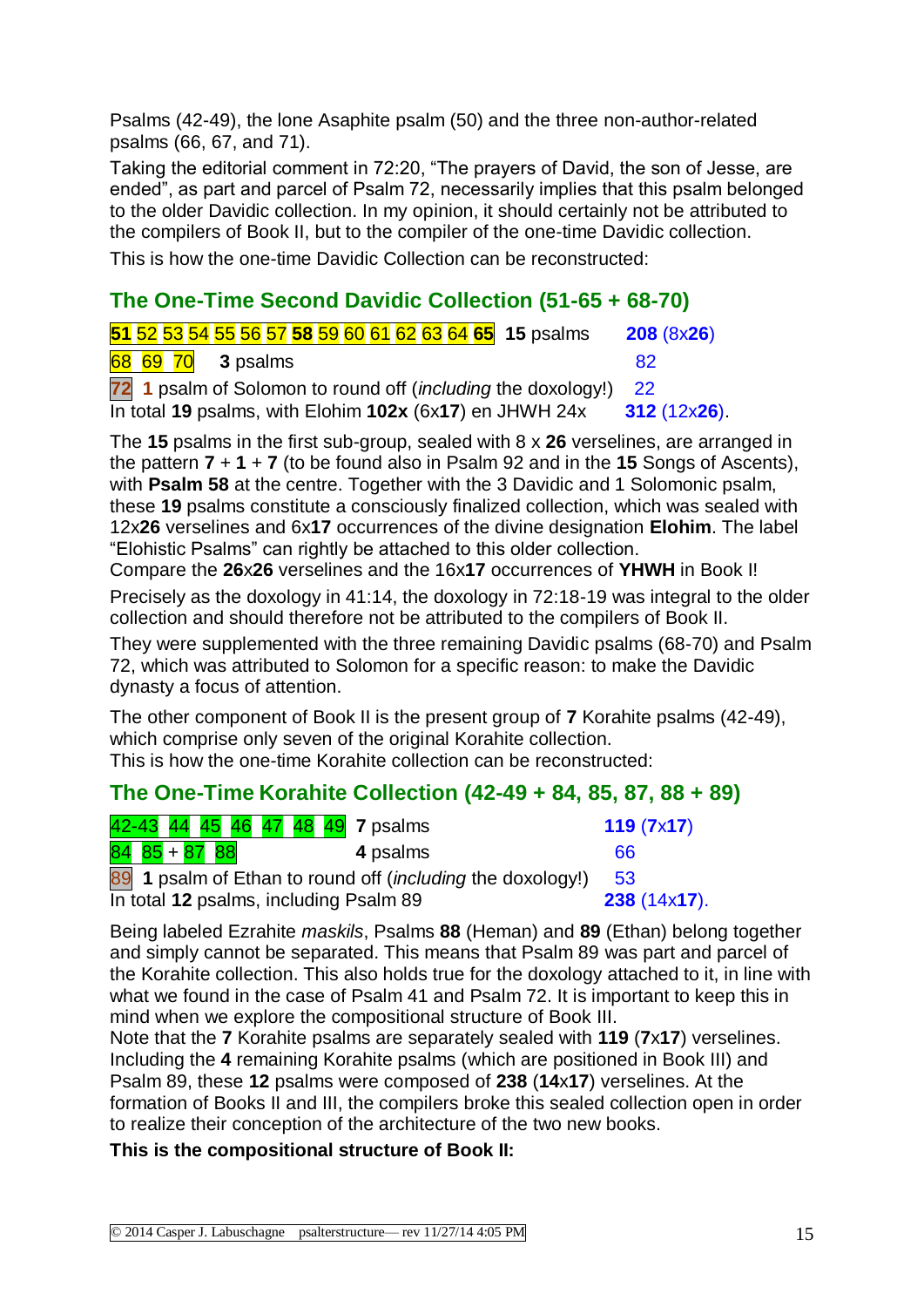|  |  |  | 42-43 44 45 46 47 48 49 7 psalms of Korah               | $119 (7x17) +$ |
|--|--|--|---------------------------------------------------------|----------------|
|  |  |  | 50 1 psalm of Asaph with a bridge function              | $23 +$         |
|  |  |  | 51 52 53 54 55 56 57 7 psalms of David                  | $104 (4x26) +$ |
|  |  |  | $\frac{58}{59}$ 60 61 62 63 64 7 psalms of David        | $88 +$         |
|  |  |  | 65 66 67 68 69 70 71 7 'mixed' psalms                   | $149 +$        |
|  |  |  | 72 1 psalm of Solomon to round off (including doxology) | $22 = 505.$    |

**Elohim** occurs 197x and **YHWH** 32x + YH 2x (Psalm 68) = **34x** (2x**17**).

No doubt Books II and III attained their present form as a result of negotiations between the Korahite and Asaphite priestly guilds. Accordingly, a sub-group of **7** Korahite psalms (**42-49**) would be given pride of place at the beginning of Book II, while **11** Asaphite psalms (73-83) would be positioned at the beginning of Book III. The remaining Asaphite **Psalm 50** would get a place in Book II as a buffer between the Korahite sub-group and the Davidic sub-groups, while the remaining Korahite psalms (84-85, 87, 88, and 89) would be positioned in Book III.

It is hard to tell whether it was the compilers of the Psalter who sealed the **7** Korahite psalms with **119** (**7** x **17**) verselines, because they could have already been sealed in the older Korahite collection.  $28$  Whatever the case may be, in their new context, as a sub-group of **7**, they set the tone for the arrangement of the psalms in Book II on the basis of the number **7** as ordering principle.

In the One-time Davidic Collection, the 18 Davidic psalms were probably arranged in the pattern 15 + 3. The **15** psalms were divided into two sub-groups, each of which was sealed with **104** (4 x **26**) verselines in the following way:

| <b>Psalms 51-57</b> | 7 psalms | 104 $(4 \times 26)$ verselines                  |
|---------------------|----------|-------------------------------------------------|
| <b>Psalms 52-65</b> | 8 psalms | <b>104</b> (4 x <b>26</b> ) verselines. $^{29}$ |

In their new context they were supplemented with **3** nameless psalms (66, 67 and 71) and arranged in three groups of **7** psalms to conform to the **7** Korahite psalms. This group of **21** psalms (51-71) constituted a new compositional unity delineated by the Asaphite **Psalm 50** at the beginning and the Solomonic **Psalm 72** at the end, in much the same way as **Psalm 9+10** and **Psalm 18** encompass and delineate the sub-group of **7** (11-17) in Book I.

It is intriguing to note that the **18** Davidic psalms have altogether 290 verselines (NB **289** = **17**x**17**!) and together with the **3** nameless psalms the **21** 'mixed' psalms have 341 verselines (290 + **51** = 341; NB **340** = 20x**17**!). The **28** Korahite-Davidic-Nameless psalms have altogether 460 verselines (**119** + 290 + **51** = 460; NB **459** = 27x**17**!). I wonder whether I have counted an extra verseline. For particulars, see the overview at the end of this file.

In comparison with Books I, III, and IV, which have all been sealed with a number of verselines that are a multiple of one of the divine name numbers, Book II is an exception with its 505 verselines. The number of Masoretic verses, however, is a multiple of the divine name number **26** (**494** = 19x**26**)!

Finally, as noted above, the compilers maintained **Psalm 72**, a royal psalm attributed to Solomon (with **156** (6 x **26**) words!) to round off the entire corpus of Book II. The editorial comment in 72:20 was also maintained, but now it relates to all the psalms in Books I and II (1-72).

<sup>28</sup> Pieter van der Lugt in a private communication.

<sup>29</sup> It is intriguing to note that the **15** Davidic Psalms in Book V are likewise made up of **208** verselines!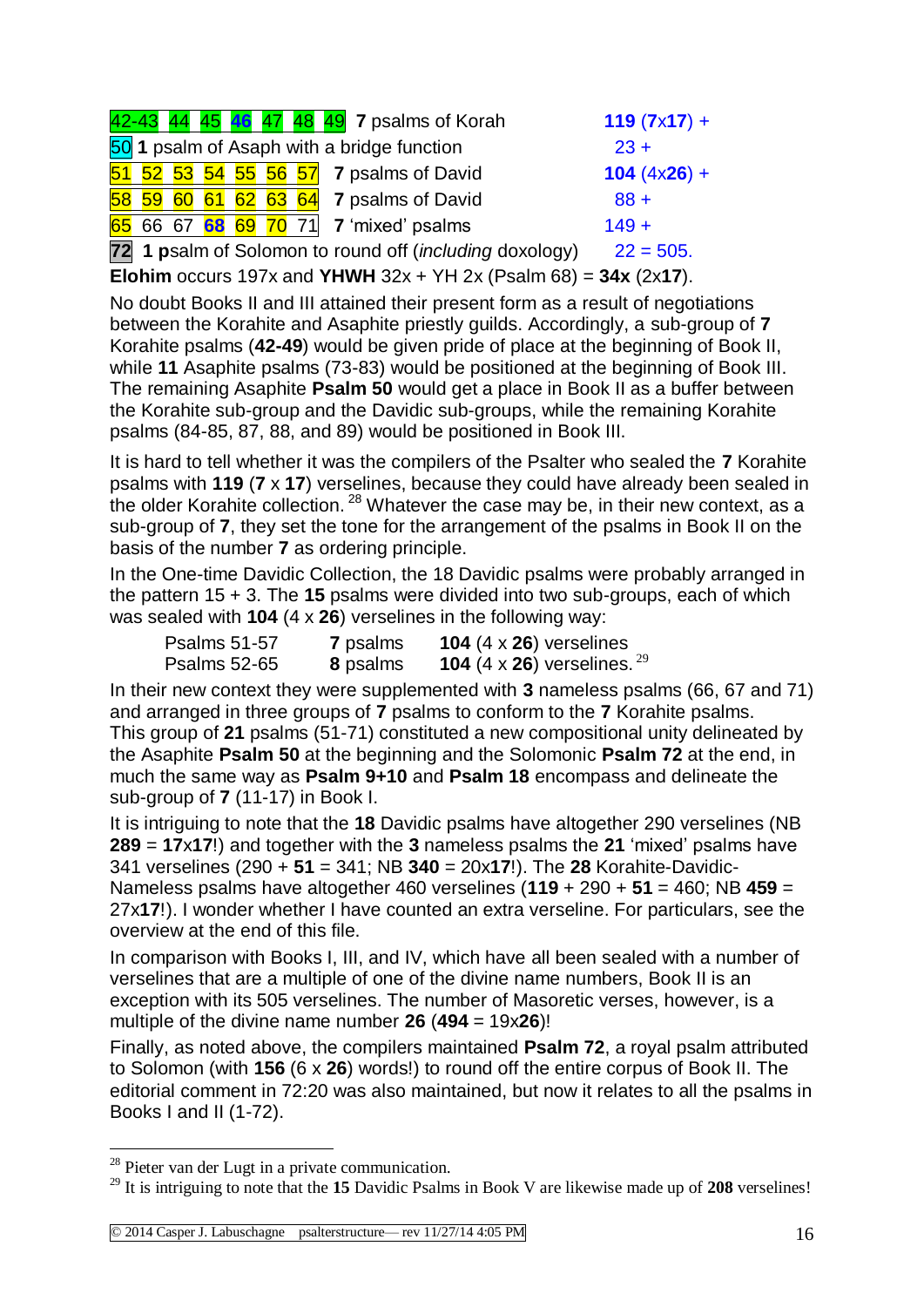# **The Compositional Structure of Book III (Psalms 73-89)**

The main component of **Book III** is the sub-group of **11** Asaphite psalms, coming from an existing older collection of **12** Asaphite psalms, which had been finalized as a distinct compositional entity and sealed with **272** (16x**17**) verselines:

### **The One-time Asaphite Collection (50 + 73-83)**

 $\overline{50}$  The precise positioning of Psalm 50 is unknown  $\overline{23} +$ 

**73** 74 75 76 77 **78** 79 80 81 82 **83** in total **12** psalms 249 = **272** (16x**17**).

By removing **Psalm 50** from the older collection the compilers achieved a group of eleven psalms, primarily because the number **11** was a well-established ordering principle, but also because, being an *uneven* number, it has a natural mathematical centre to function as a focal point (**11** = 5+**1**+5). In this case, they positioned the magnificent *maskil* **Psalm 78** at the centre of the sub-group, a position it did not have in the original 12-psalm collection.

Taking the eleven selected Asaphite psalms as the basis for Book III, the compilers supplemented them with **6** psalms: the remaining **5** Korahite psalms (84, 85, 87, 88, and 89) and the solitary Davidic psalm (86). In this way they achieved in total **17** psalms, which was no doubt consciously intended. These psalms were obviously adapted so as to let them have altogether exactly **374** (22 x **17**) verselines in order to seal the book as a distinct literary entity:

|  |  | 73 74 75 76 77 78 79 80 81 82 83 11 psalms of Asaph           | 249            |
|--|--|---------------------------------------------------------------|----------------|
|  |  | 84 85 86 87 88 89 6 'mixed' psalms                            | 125            |
|  |  | In total, 17 psalms ( <i>including</i> the doxology in 89:53) | $374(22x17)$ . |

Elohim 36x in 73-83, 7x in 84-89; YHWH 13x in 73-83, 31x in 84-89; JH (in 77:12).

The unity of the sub-group of **11** is reinforced by **7** instances of the key-word Elyon (73:11; 77:11; 78:17; **78:35**; 78:56; 82:6; 83:19) running like a red thread through the fabric of the text in the same way as the **7** instances of the name Moses in Book IV, and e.g., the **7** occurrences of the name YHWH in Psalm 92.

To crown it all, the middle occurrence of Elyon  $(7 = 3 + 1 + 3)$  falls precisely in the middle verseline of the **77** verselines of **Psalm 78**, verse 35 ( $77 = 38 + 1 + 38$ )!

What is most intriguing to note is that the Masoretes have marked in the margin of Codex L the middle of the Book of Psalms in terms of verses, after Ps. 78:35. It is, however not certain whether v. 35 (or 36) is indeed the middle verse of the Psalter.<sup>30</sup>

The key-word Elyon is the hallmark of the sub-group. This is not surprising, because the leading theme of the Asaphite psalms is the problem of divine justice and the mysterious rule of *the Most High,* over the world. The problem is most eloquently put on the agenda at the very beginning of the sub-group: "Is there knowledge in *the Most High*?" (**73:11**). The problem is put in a nutshell in **77:11b**: "Has the right hand of *the Most High* changed?" and ultimately resolved in the last verse (**83:19**), the prayer for the universal recognition of YHWH as '*the Most High over all the earth'*. I regard this as incontrovertible evidence of the sub-group's compositional unity. The remaining **6** psalms constitute a sub-group of their own, with the Ethanite *maskil,* Psalm 89, concluding the entire corpus.

<sup>&</sup>lt;u>.</u> <sup>30</sup> See note 2 in the **General Introduction** to Logotechnical Analysis.

<sup>©</sup> 2014 Casper J. Labuschagne psalterstructure— rev 11/27/14 4:05 PM 17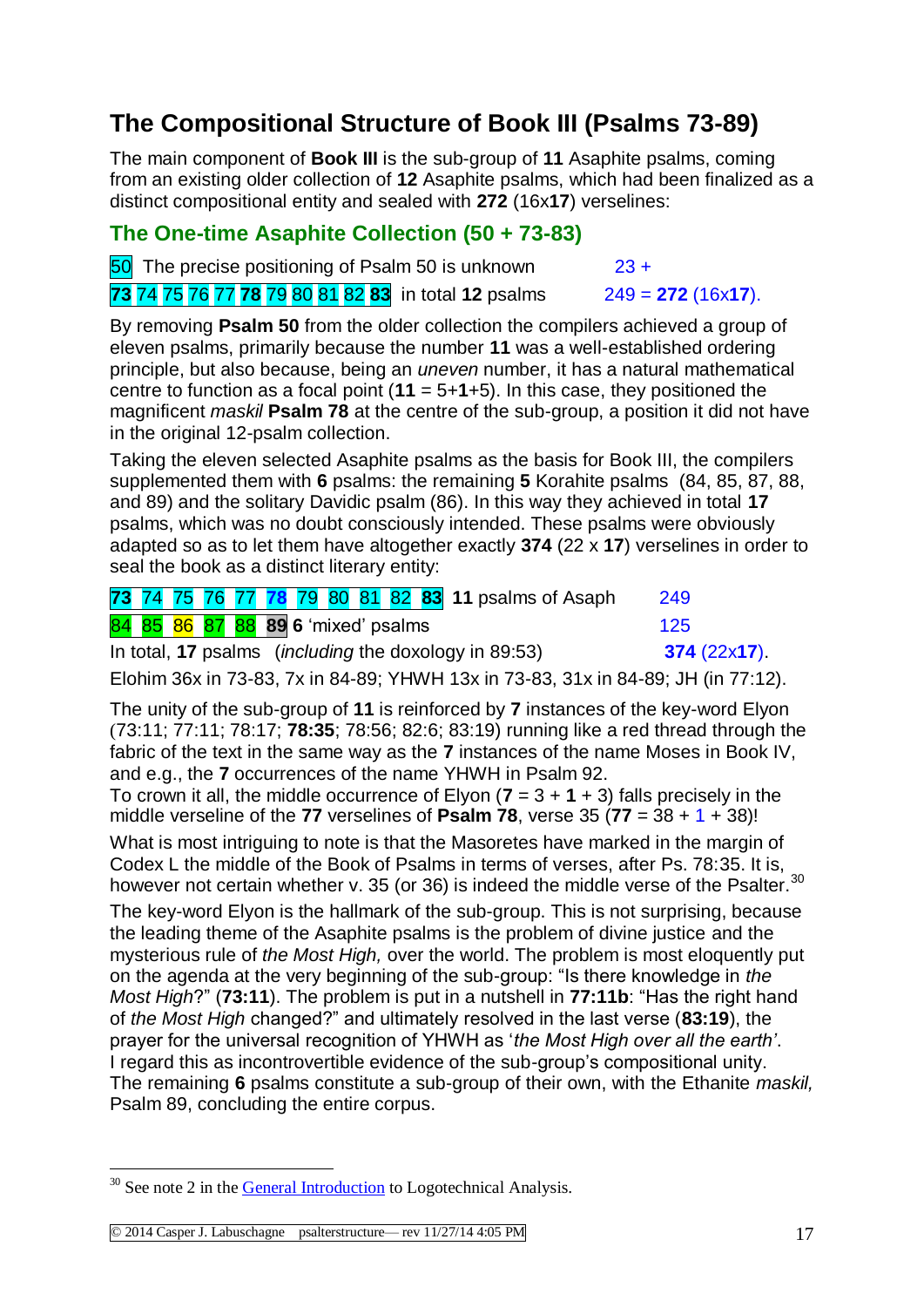The occurrence of a single Davidic psalm in Book III (Psalm 86) and 2 in Book IV (101 and 103) shows that the editors of the Psalter wanted to have at least one or two of this important category in each of the five books (**37** in Book I, **18** in Book II, **1**  in Book III, and **17** in Books IV-V).

**Psalm 89**, the *maskil* of Ethan the Ezrahite, with its **52** verselines (53, including the doxology) had already been the conclusion to the One-Time Asaphite Collection, but now it functions as the grand finale of Book III.<sup>31</sup>

The fact that Book III has **17** psalms and that the Asaphite psalms occupy pride of place is no doubt something the Asaphites had insisted on in their negotiations with the Korahites. Given their manifest influence on the formation of Book III, it stands to reason that they had an important hand in the formation of Books IV and V as well, if not that of the entire Psalter. According to the book of Chronicles, Asaph, together with Ethan and Heman, was given charge by king David personally of 'the service of the song' (see 2 Chron. 6:24ff. (39ff.), 16:4-7; 25:1 and compare Ezra 3:10-11). The Asaphites were in all likelihood the authors of the book of Chronicles, so why couldn't they have played a leading role also in the formation of the Book of Psalms? Recently, Susan Gillingham tentatively answered this question in the affirmative.<sup>32</sup>

# **The Compositional Structure of Book IV (Psalms 90-106)**

Book IV marks the beginning of the second half of the Psalter, for there is nowhere else in the book of Psalms a stronger caesura than the one between Psalm 89 and 90, i.e., between Book III and Book IV. Despite this, Book IV has been composed in such a way that it reflects a close connection between the two books. From a structural point of view, Book IV is an exact copy of Book III, consisting of **17** psalms arranged in the pattern **11** + 6.

|  |  |  |  |  |  | 90 91 92   93 94 95 96 97 98 99   100 11 psalms             | 142                                                                |  |
|--|--|--|--|--|--|-------------------------------------------------------------|--------------------------------------------------------------------|--|
|  |  |  |  |  |  | $101$ 102 103 104 105 106 supplemented with 6 psalms        | 196                                                                |  |
|  |  |  |  |  |  | In total 17 psalms, <i>including</i> the doxology in 106:48 | 338(13x26)                                                         |  |
|  |  |  |  |  |  |                                                             | YHWH 104x (4x26) YH 3x Elohim 19x El 6x Elyon 2x Adonay 2x Adon 1x |  |

The compositional unity of the **17** psalms is reinforced by the **7** occurrences of the name Moses (90:1; 99:6; 103:7; 105:26; 106:16.23.32), in the same way as the keyword Elyon reinforces the unity of the Asaphite psalms in Book III. They are finalized as a distinct compositional entity by the doxology in 106:48 and sealed by the divine name number **26**, with a significant number of verselines, **338** (13 x **26**). Compare the **374** (22 x **17**) verselines of the **17** psalms in Book III.

The basic component of the sub-group of eleven (90-100) is the *seven* divine kingship psalms (93-99). They are bound together by their common leading theme: YHWH as King and Judge. From a structural point of view, Psalms 90-92 at the beginning and Psalm 100 at the end encompass the group of seven; in much the same way as Psalm 9+10 and Psalm 18 surround the seven psalms of 11-17. The concluding corner psalm, Psalm 100, is a psalm of thanksgiving, in my judgement, thanksgiving specifically for YHWH's rule in the world. This makes it a most fitting conclusion to the sub-group of **11** psalms.

 $31$  For particulars about the number of verselines, see the [Introduction to Book III.](http://www.labuschagne.nl/intro3.pdf)

<sup>&</sup>lt;sup>32</sup> See her paper read in Louvain in 2008, "Temple Liturgy, Levitical Singers and the Editing of the Hebrew Psalter," in: *The Composition of the Book of Psalms* (BETL), Leuven, 2010.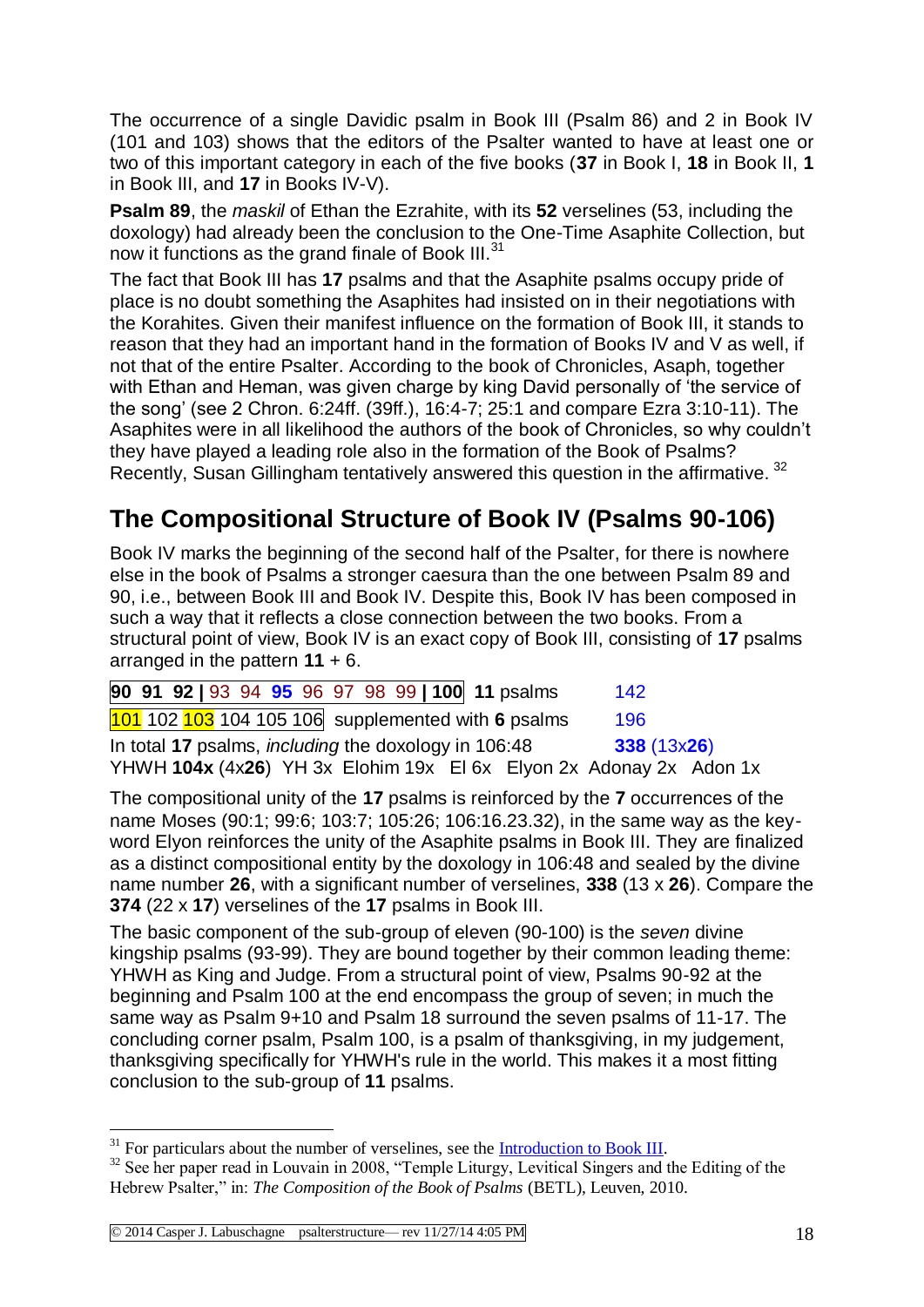The compilers arranged the seven psalms in such a way that **Psalm 95** formed the pivot of the eleven psalms, in the same way as **Psalm 78** was positioned at the centre of the eleven Asaphite psalms. Note that Psalm 95 is made up of **11** verselines and that Psalm 78 has **7** x **11** verselines. For the central position of Psalm 95 and its significant numerical features, see my [analysis.](http://www.labuschagne.nl/ps095.pdf)

As in Book III, the sub-group of **11** is supplemented with a sub-group of **6** psalms, namely **2** Davidic psalms selected from a third older Davidic collection, 101 and 103, and **4** non author-related (new?) psalms, 102, 104, 105, and finally 106, which has a doxology attached to it. Including the doxology, Book IV has **338** (13 x **26**) verselines, which is a clear indication that it has been finalized and sealed. And once again, analogous to Book III, the sealing on verseline level is reinforced by the **104** (4 x **26**) occurrences of the divine name. Moreover, the significant number of Masoretic verses, **323** (19 x **17**), underlines the compositional unity of these **17** psalms:

| Psalms 90-100  | <b>11 psalms</b> | <b>136</b> $(8 \times 17)$ verses |
|----------------|------------------|-----------------------------------|
| Psalms 101-106 | 6 psalms         | <b>187 (11 x 17) verses.</b>      |

It is important to note that Book IV has an apparent open end. There is no clear break between 106 at the end of Book IV and 107 at the beginning of Book V, because 107 is very closely related to 105-106, all three being 'episodic poems', as I have shown in my [Analyses.](http://www.labuschagne.nl/ps107.pdf) This means that the seam between Book IV and Book V is rather artificial, in contrast to the strong caesura between Psalm 89 and 90, and between Psalm 119 and the Songs of Ascents.

This brings us to the compositional structure of Book V, which I shall discuss in two parts: **Book Va** (107-117) and **Book Vb** (118-150).

# **The Compositional Structure of Book Va (Psalms 107-117)**

**107** 108 109 **110** 111 112 **113** + 114 115 116 **117 11** psalms Psalm 107-110 1 nameless and 3 Davidic, together **4** psalms Psalm 111-113 all 3 with *halleluyah* at the *beginning* **3** psalms Psalm 114-117 all 4 with *halleluyah* at the *end* **4** psalms A sub-group of **11** psalms, finalized and sealed with **170** (10x**17**) verselines

118 119 **2** psalms with a bridge function, with altogether 205 verselines.

In search of the seams in order to delimit the various sub-groups in Book V, it was not difficult to identify the first major caesura, namely, after **Psalm 117**. This psalm stands out not only as being very short (2 verselines and 15 words), but also because it is a song of praise like Psalm 100, the corner psalm of the previous sub-group. **Psalm 117** is a typical *coda* and functions as the corner psalm at the end of the present sub-group of **11**. The use of a coda as a well-established device for conclusion is a compositional technique to be found in a great number of psalms. 33

Therefore, in my opinion, **Psalms 107-117** constitute a consciously designed compilation of **11** psalms, which has been finalized and sealed with 10x**17** verselines.

This sub-group is in two parts: one of **7 psalms** (107-113), and one of **4** (114-117), in accordance with the 7 + 4 pattern. See my *[Numerical Secrets of the Bible](http://www.labuschagne.nl/z%26oz/book.htm)*, pp. 56-67. The sub-group of **7** (107-113) can be outlined in a menorah pattern, with the royal **Psalm 110** at the centre, which stands out because of its unusual content and compositional structure, which is based on the royal inaugural ceremony.

<sup>&</sup>lt;sup>33</sup> See the paragraph "The use of a coda as a device for conclusion" in [General Introduction.](http://www.labuschagne.nl/aspects.pdf)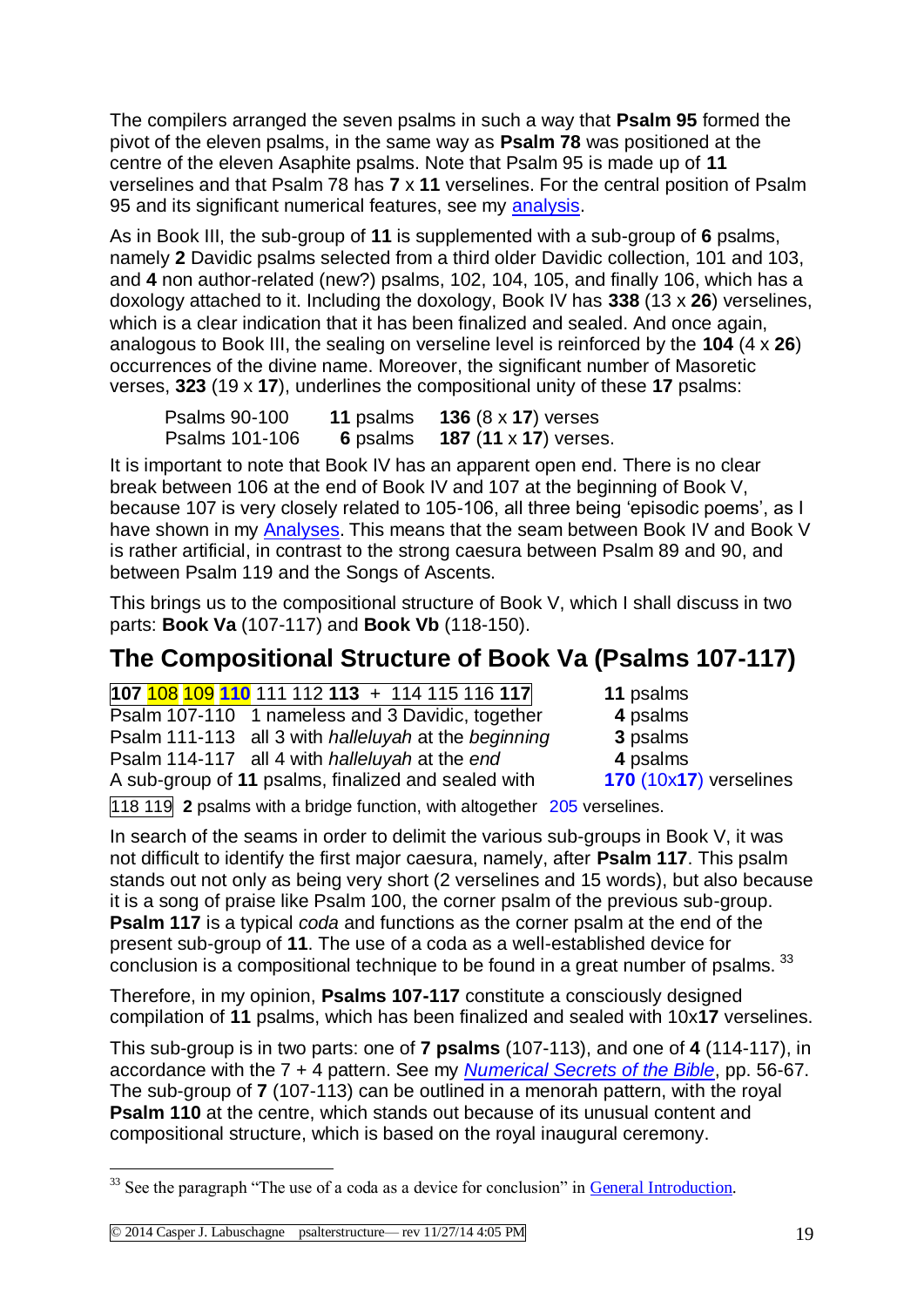It has been given pride of place here as an important link in the chain of royal psalms: 2, 8, 18, 20, 21, 72, 89, 110, and 132.

The following three psalms (111-113) share a strikingly similar structure and belong inseparably together – see the "Specific features" in my analyses of these psalms. Additionally, they are all marked by the *hallelu-yah* at the *beginning*.

The *hallelu-yah* in MT at the *end* of Psalm 113 was probably removed from its place at the beginning of Psalm 114 (where it was positioned in LXX when 114 and 115 were combined to form a single psalm) and relocated to its present position at the end of 113, where it functions as a device for the conclusion of the sub-group of seven (107-113).

The sub-group of **4** psalms (114-117) constitutes the second part of the 7 + 4 pattern. Contrary to Psalms 111-113, which has *hallelu yah* (two separate words!) at the *beginning*, 114-117 has the *hallelu-yah* (two hyphened words!) at the *end*:

| Psalm 111 | hallelu yah at the beginning |
|-----------|------------------------------|
| Psalm 112 | hallelu yah at the beginning |
| Psalm 113 | hallelu yah at the beginning |
| Psalm 114 | hallelu-yah at the end       |
| Psalm 115 | hallelu-yah at the end       |
| Psalm 116 | hallelu-yah at the end       |
| Psalm 117 | hallelu-yah at the end.      |

The concluding function of *hallelu-yah* at the end of the last four psalms (114-117), rounding off the first sub-group of eleven in Book V, would then be strikingly analogous to the *hallelu-yahs* at the end of the last five psalms (146-150) rounding off the second sub-group of eleven (135-145). In the case of Psalms 146-150, the rounding off function of their *hallelu-yahs* is reinforced by their having *hallelu-yahs* at the beginning as well. For particulars see the Introduction to Book V, [Table XX.](http://www.labuschagne.nl/intro5.pdf)

If my delimitation of Psalm 107-117 is correct – and I have no reason whatsoever to be in doubt – it follows that the so-called Egyptian Hallel (**113-118**) has never existed as a consciously designed compositional entity. There is no evidence for considering Psalm 113 and Psalm 118 as the corner psalms of the presumed Hallel. Moreover, there is no caesura either between 112 and 113 or between 118 and 119 which could suggest that 113-118 constitute a deliberately designed compilation. As I have argued above, 113 is integral to 107-117, and as I shall show presently, 118 and 119 are inseparable twin psalms.

In my opinion, the six psalms of the so-called Egyptian Hallel were selected long after the coming into being of the Psalter. They were singled out in view of using them for the purpose of religious worship in the synagogue. Therefore, they should be regarded as a post-biblical *liturgical* selection and not as a *compositional* entity.

Psalms 107-117 are rightly considered a consciously designed compositional entity by R.G. Kratz (following G. H. Wilson), <sup>34</sup> taking these eleven psalms as constituting the first of the three segments of Psalms 107-145:  $\overline{107-117}$   $\overline{118-135}$   $\overline{136-145}$ . although I doubt whether there is a break between 135 and 136.

 34 G.H. Wilson, a.w., en zie R.G. Kratz, "Die Tora Davids. Psalm 1 und die doxologische Fünfteilung des Psalters", *ZThK* 93 (1996).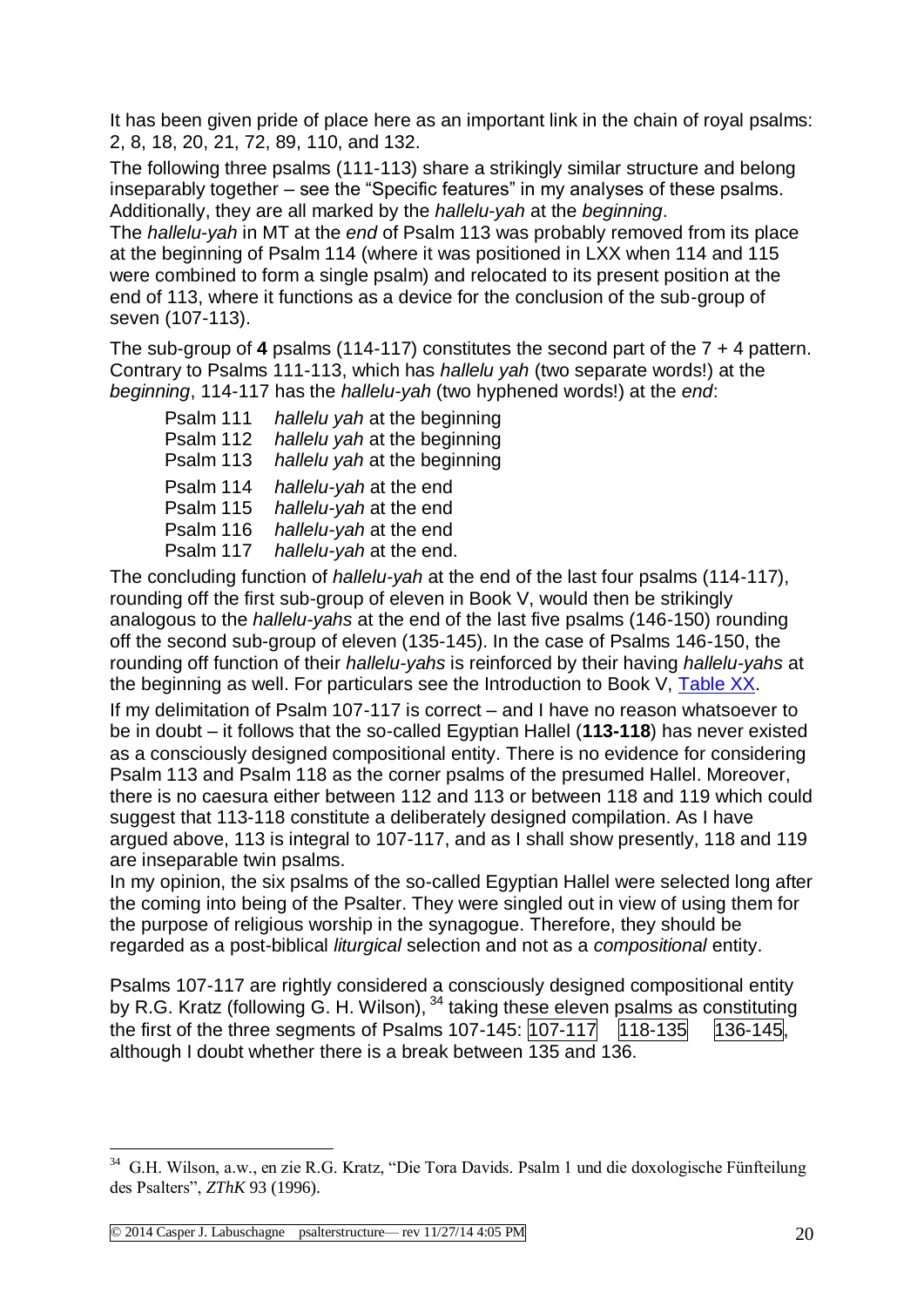Erich Zenger, on the other hand, divides Psalms 107-145 into five segments, with Psalm 119 at the centre:  $35$ 



Misguided by the supposition that the Egyptian Hallel (113-118) constitutes a compositional entity, Zenger assumes that there is a caesura not only between 112 and 113 but also between the twin psalms 118 and 119. This makes his rather artificial structuring of the text highly improbable in comparison with the simple architecture presented here.

This brings us to the status of **Psalms 118** and **119**:

My logotechnical analysis of 118 and 119 has revealed that they form a closely connected pair, i.e., they are inseparable twin psalms. In fact, **118** may have been composed consciously in order to prelude on the alphabetic acrostic **119** in much the same way as **Psalm 33** preludes on the alphabetic acrostic **Psalm 34**. Moreover, 118 and 119 are not provided with *hallelu-yah* like the preceding psalms, and, unlike the following Songs of Ascents, they lack headings. Finally, they contain altogether exactly **52** (2 x **26**) occurrences of the divine name (46x YHWH and 6x YH), which strongly underscore their coherence.

In terms of verselines, 118 and 119 (29  $+$  176 = 205) do not belong to the preceding finalized and sealed sub-group of eleven (107-117).  $36$  Neither do they belong structurally to the following Songs of Ascents, but as I shall argue below, they were *originally* part of a one-time collection of Songs of Ascents, where they functioned as the overture to that collection.

At the final stage of the formation of the Psalter, when the Songs of Ascents were added, 118 and 119 were positioned between the well-fixed cycles: 107-117 and 120-145, where they have an unmistakable bridge function, analogous to that of Psalms 30 and 31 in Book I and Psalm 50 in Book II. On the one hand, they served to conclude a larger corpus of **Psalms 1-119**, in which the two Torah Psalms, **1** and **119**, function as the corner psalms delimiting this corpus, and on the other hand, they continued their original function of introducing the Songs of Ascents.

1

<sup>35</sup> Erich Zenger, "Komposition und Theologie des 5. Psalmsbuchs" (*BN* 82, 1996), 97-116.

<sup>36</sup> Klaus Koch regards Psalm 119 as a 'nachcompositionelle Zusatz'. See his contribution "Der Psalter und seine Redaktionsgeschichte", in: K. Seybold / E. Zenger (Hrsg.), *Neue Wege der Psalmsforschung*  (HBS 1), Freiburg, p. 255. In my opinion this holds true also for 118.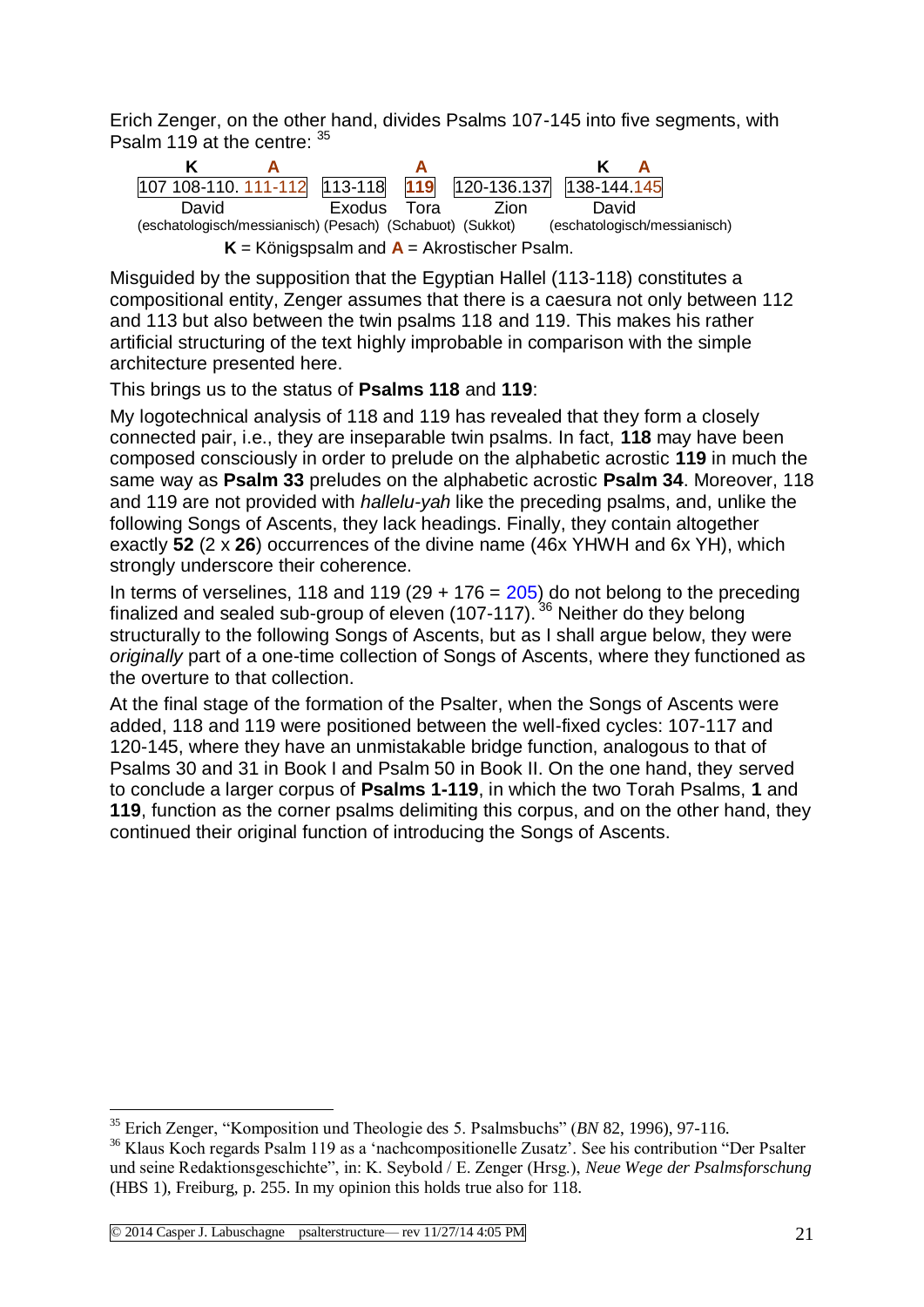# **The Compositional Structure of Book Vb (Psalms 120-150)**

The basic components of Book Vb were, first, a smaller collection of Psalms of Ascents, and second, a number of Davidic psalms (138-145) belonging to a larger one-time Davidic collection, originally comprising 18 psalms. We can reconstruct both older collections by defragmenting the psalms of Books IV and V. Let us start with the one-time Davidic collection by bringing together the Davidic psalms scattered all over these two books, including the single Davidic psalm (86) to be found in Book III.

### **The One-Time Third Davidic Collection (Altogether 18 Psalms)**

| 86    |    |                 | 108 | <b>109</b> | <b>110</b> |     | 24    |   | 133 | 10 psalms          |
|-------|----|-----------------|-----|------------|------------|-----|-------|---|-----|--------------------|
| 17    | 14 | 22              | 13  | 30         | 8          | 10  |       | 5 |     | 132 verselines     |
|       |    |                 |     |            | 3          | 3   | 4     |   |     | 38x YHWH           |
| l 138 | 39 | $-40$           | 141 |            | 43         |     | .45*  |   |     | 8 psalms           |
| 10    | 23 | 13 <sup>1</sup> | 12  | 11         |            | 20. | $22*$ |   |     | 128* verselines 37 |
|       |    |                 |     |            |            |     |       |   |     |                    |

The **18** Davidic psalms have **260** (10x**26**) verselines and the name YHWH occurs **78x** (3x**26**), which means that they constituted a finalized and sealed compilation, although we are completely in the dark as regards the order in which they were arranged, except for the **8** concatenated psalms (138-145) which may reflect their original order.

It is also not clear why the collection contained **18** psalms, which seems to have been intentional. Compare the **36** (2x**18**) psalms of the One-Time First Davidic Collection and the **18** Davidic psalms of the One-Time Second Davidic Collection:

**One-Time First Davidic Collection One-Time Second Davidic Collection One-Time Third Davidic Collection** 

| 36 (2 x 18) psalms                     | 32x17  |
|----------------------------------------|--------|
| <b>18</b> psalms (+ 1 Solomonic) 12x26 |        |
| <b>18</b> psalms                       | 10x26. |

### **The One-Time Psalms of Ascents with 118-119 as Overture**

The presumed older collection of Psalms of Ascents can be reconstructed by removing the 5 author-related psalms: the 4 Davidic psalms (122, 124, 131, and 133) as well as the solitary Psalm of Solomon (127). Then we get the following picture of the remaining *non author-related* Songs of Ascents:

| 120 121   123   125 126   128 129 130   132   134 10 psalms 81 verselines. |                |  |  |  |  |  |  |  |
|----------------------------------------------------------------------------|----------------|--|--|--|--|--|--|--|
| The 15 Songs of Ascents in MT have altogether<br>117 verselines            |                |  |  |  |  |  |  |  |
| The 4 Davidic Songs of Ascents have altogether<br>28 verselines            |                |  |  |  |  |  |  |  |
| The 1 Solomonic Song of Ascents has<br>8 verselines                        |                |  |  |  |  |  |  |  |
| The 10 non author-related Psalms of Ascents have                           | 81 verselines. |  |  |  |  |  |  |  |

In light of the fact that from a numerical point of view Psalms 118 and 119 did not form part of the preceding sub-group (107-117) but stood on their own, I wondered whether they perhaps functioned originally as the overture to the Songs of Ascents. This supposition is of course purely hypothetical, but I was amazed to find that the **81** verselines of the ten non author-related psalms together with the **205** verselines of the similarly non author-related Psalms 118 and 119 amount to **286** (**11**x**26**).

 $37$  Including the *nun*-verseline which is missing in MT. See my analysis of  $\frac{Psalm}{145}$ .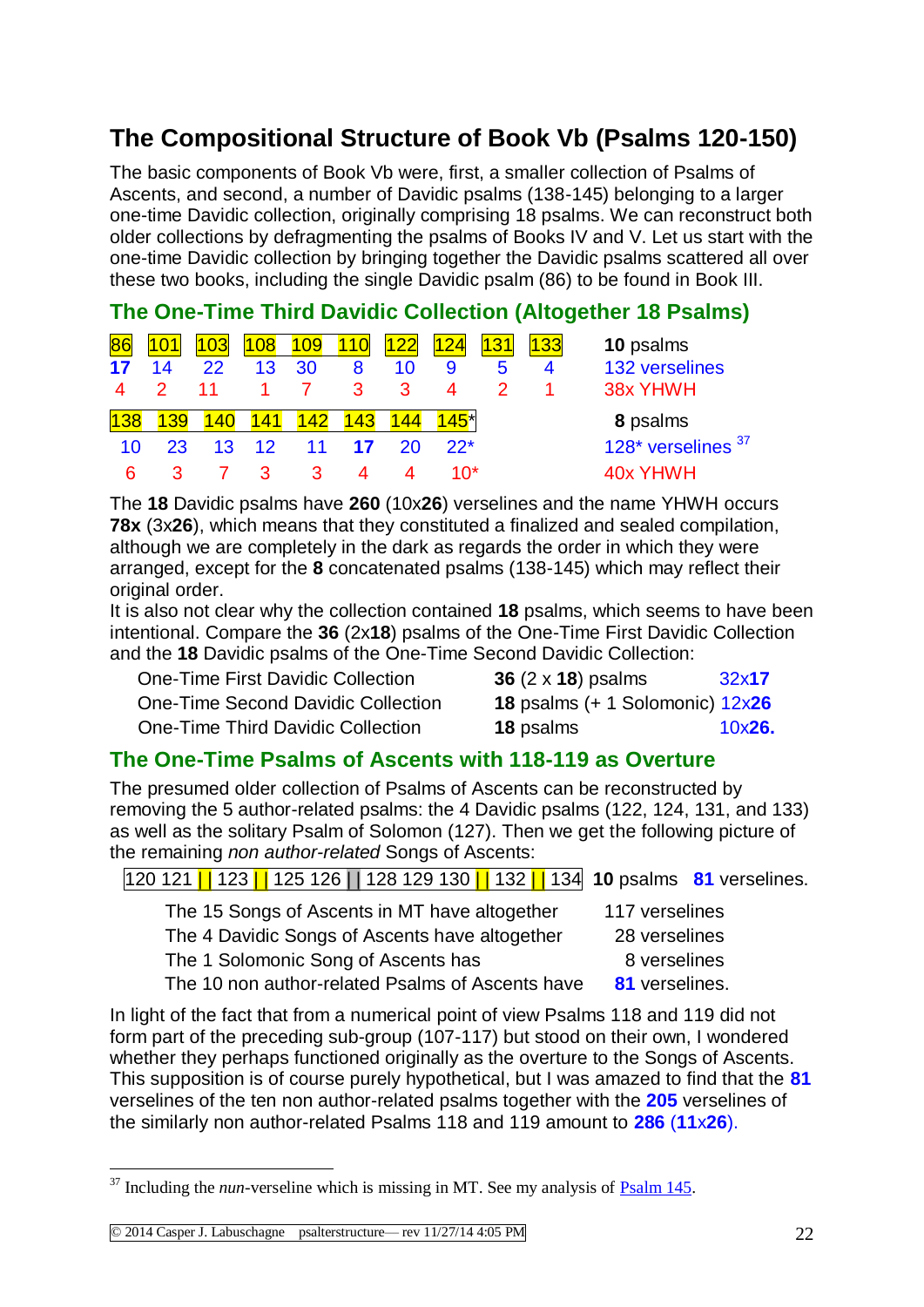This seems to suggest that the One-Time Songs of Ascents constituted a finalized and duly sealed collection of **12** psalms, including the twin Psalms 118 and 119. Compare the **12** One-Time Korahite Psalms and the **12** One-Time Asaphite Psalms. This older collection formed the basis for the second component of Book V, which the compilers supplemented with five author-related psalms, which they labeled 'Song of Ascents': the four psalms ascribed to David (122, 124, 131, and 133) and the psalm ascribed to Solomon (127) to form the new, enlarged group of **15** Songs of Ascents. The purpose of these supplements was obviously to connect the Songs of Ascents to the Davidic dynasty and to buttress the single non author-related royal **Psalm 132** (now significantly flanked by two Davidic Psalms!).

Psalms 118 and 119, which were formerly the overture to the One-Time Songs of Ascents, retained their original function, but in the new context they came to serve as a bridge between the preceding and following sub-groups. 38

### **Here is an overview of Book Vb (Psalms 120-150)**

|  |                                                              |  |  |  |  | 120 121 122 123 124 125 126 127 128 129 130 131 132 133 134 15         | 117         |
|--|--------------------------------------------------------------|--|--|--|--|------------------------------------------------------------------------|-------------|
|  | 135 136 137 138 139 140 141 142 143 144 145 11               |  |  |  |  |                                                                        | 187(11x17)  |
|  | $146$ 147 148 149 150 Concluding Hallel: 5 Hallelujah-psalms |  |  |  |  |                                                                        | 60          |
|  | Book Vb (Psalms 120-150) has 31 psalms, with in total        |  |  |  |  |                                                                        | 364 (14x26) |
|  |                                                              |  |  |  |  | The name YHWH occurs 237x and YH 13x; Elohim 7x (in Psalm 108 en 150). |             |

#### **Psalms 120-134, the Songs of Ascents**

Three key-words, woven like a red thread through the group, underscore its unity:

*Zion* **7x** 125:1 126:1 128:5 **129:5** 132:13 133:3 134:3

*Shalom* **7x** 120:6 120:7 122:6 **122:**7 122:8 125:5 128:6

*Brk* **11x** *124:6* 128:4 128:5 129:8(2x) **132:15(2x)** 133:3 134:1 134:2 134:3. Note that the middle occurrence of *brk* falls in the royal **Psalm 132**, symbolizing that the blessing depends on the survival of the Davidic dynasty  $(11 = 5 + 1 + 5)!$ 

There is no consensus yet about the precise structure of the Songs of Ascents, since various divisions have been put forward. Karel Deurloo, e.g., proposed a division into three cycles according to the pattern  $3 + 3 + 3 + 3 + 3$ . Each cycle begins with the keyword *rabbat*, 'enough!' (120:6, 123:4, 129:1) and the attribute *'who made heaven and earth'* is to be found in every cycle (121:2, 124:8 and 134:3):

120-122 + 123-125 + 126-128 + 129-131 + 132-134.<sup>39</sup>

Susan Gillingham, on the other hand, divides the 15 psalms in terms of content according to the pattern  $3 + 4 + 3 + 2 + 3$ , in a concentric arrangement:

| Pss. 120-122: | arriving in Zion                              |
|---------------|-----------------------------------------------|
| Pss. 123-126: | psalms of lament ending in confident trust    |
| Pss. 127-129: | <b>God's blessing from Zion</b>               |
| Pss. 130-131: | psalms of penitence ending in confident trust |
| Pss. 132-134: | departing from Zion. <sup>40</sup>            |

<sup>38</sup> Alistair G. Hunter, *An Introduction to the Psalms*, T&T Clark Approaches to Biblical Sudies, London: T&T Clark, 2008, p. 83, regards Psalms 118-134 as a coherent group, which had a function in connection with 'an autumn pilgrimage'.

<sup>&</sup>lt;sup>39</sup> See the volume: VOOR DE KINDEREN VAN KORACH: Dramatiek en Liturgische Gestalte van de Psalmen II, *De Liederen van Opgang*, Prof. Dr. G. van der Leeuw-Stichting, Amsterdam, 1989, with a brief introduction by K.A. Deurloo, pp. 8-9.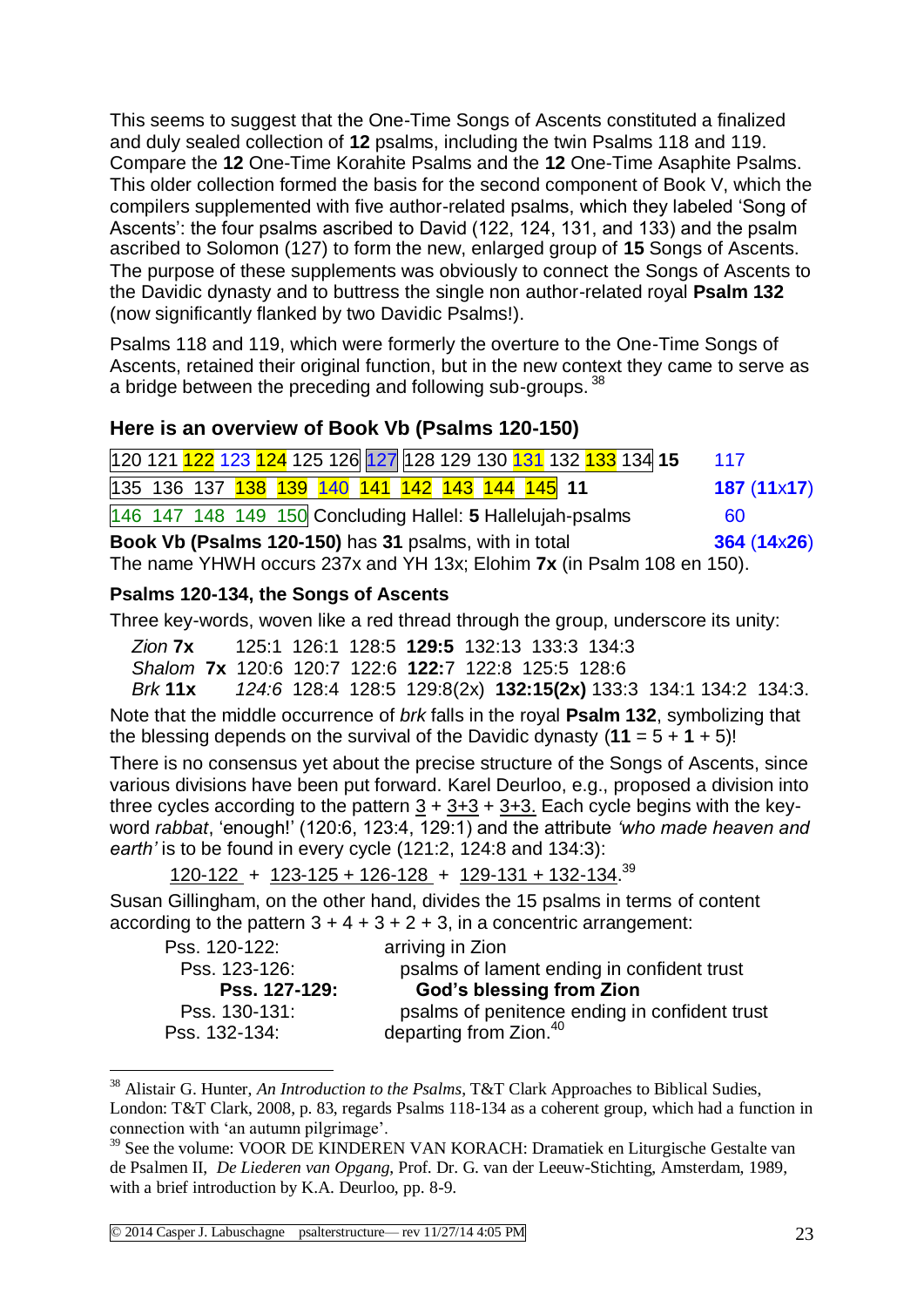In my opinion, however, the **15** Songs were structured in the pattern **7** + **1** + **7**, a model to be found also in Psalm 92 and in the One-Time Second Davidic Collection. The single Solomonic **Psalm 127** got pride of place at the centre in order to highlight the building of the temple, the final destination of the returning exiles.

#### **Psalms 135-145, the last sub-group of 11, and the Concluding Hallel**

Since the Songs of Ascents constitute a finalized and sealed sub-group, **Psalm 135** must be the corner psalm of the next sub-group, which is evidently **Psalms 135-145**. **Psalm 135** marks the beginning of the songs of praise leading up to the Concluding Hallel, **Psalms 146-150**. Having identified no less than five sub-groups of **11**, I was not surprised to find that 135-145 constitutes another group of **11** psalms.

Its main component is a collection of **8** Davidic psalms (138-145) selected from the One-Time Third Davidic Collection. The compilers intentionally supplemented these **8** Davidic psalms with three non author-related (new?) psalms: 135, 136, and 137, in order to attain the last sub-group of **11**. **Psalm 135**, which opens the sub-group, is especially marked by *hallelu-yah* at the beginning and at the end, probably to prelude on the Concluding Hallel (146-150), in which all six psalms are marked in this way.

The closely connected twin psalms **135** and **136**, known as the Great Hallel, function as the corner psalms of the sub-group, with **Psalm 145** as their counterpart, which is also a song of praise. In its heading, Psalm 145 is significantly called a *tehillah*, 'Song of Praise', being the only psalm in the entire Psalter explicitly called a *tehillah.* In this capacity, Psalm 145 was obviously intended to conclude the Davidic psalms, as shown by the fact that it is provided with a doxology (145:21). At the same time, being a song of praise, it preludes on the Concluding Hallel (146-150).

The sub-group of **11** psalms was finalized as a distinct compositional entity by this 'preliminary' doxology and sealed by having **187** (**11** x **17**) verselines. This strongly suggests that 135-145 were originally intended to round off and conclude the Psalter. However, the compilers of the Psalter obviously regarded this as unsatisfactory; that is why they composed a little pentateuch (146-150) as the grand finale and definitive conclusion: the Concluding Hallel.

By the addition of the Concluding Hallel, the **31** psalms of Book Vb (120-150), **15** in 120-134, **11** in 135-145 (together **26**) and **5** in 146-150, have altogether **364** (**14**x**26**) verselines, which shows that Book Vb was considered a finalized sealed compilation.

The addition of Book Vb to the preceding corpus of Psalms 1-119 significantly changed its scope by strongly bringing into focus the leading themes of its two subgroups (120-134 and 135-145): particularly, the theme of the exile and the hope for restoration, the temple as the religious centre on Mount Zion, the Davidic dynasty as the mainstay of national existence, and, last but not least, the happiness about YHWH's blessing emanating from his abode on Mount Zion, which culminates in the abundant praises at the end of the book. The idea of happiness is strongly underlined by the **26** occurrences of the word 'happy' woven as a red thread into the Psalter from 1:1 through 146:5. See Observation 3 in my Analysis of [Psalm 1.](http://www.labuschagne.nl/ps001.pdf)

<sup>&</sup>lt;sup>40</sup> See note 32 above.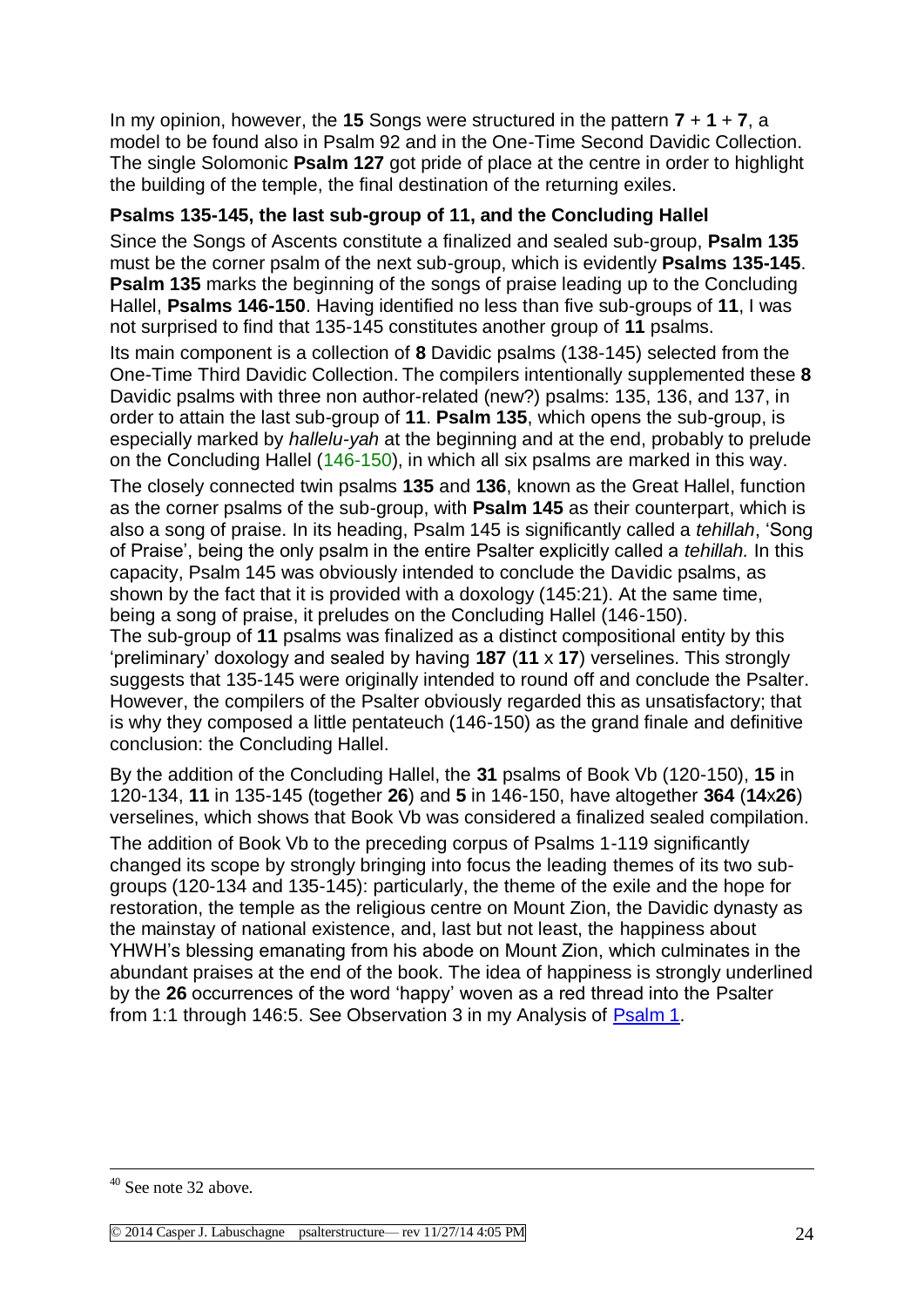## **Conclusions**

The present investigation into the numerical features of the Psalter has brought to light that the book of Psalms is a consciously designed, meticulously planned, numerical composition, which the compilers have structured to a great extent by means of the numbers **7** and **11** as ordering principles. In addition, they used the two divine name numbers **17** and **26** in relation to the number of verselines to finalize and 'seal' their compositions.

By the discovery of these compositional techniques we now have at our disposal an unparalleled *objective* criterion to gauge and check our delimitation of the various sub-groups in the five books. This has enabled me in this study to lay bare the compositional architecture of the Psalter in all its simplicity. At the same time, I was able to reconstruct the older, author-related compilations, which formed the basis for the book of Psalms in its present form, to see how these one-time collections were supplemented with new psalms and rearranged to function in their new context.

Another important conclusion to be drawn from the present investigation is that the book of Psalms is the result of a *linear, incremental* compositional process in which the five books were successively composed, finalized and sealed or 'canonized', and appended to Book I as the Basic Psalter. In my opinion, the compositional process has taken place in six stages, starting from this Primary Davidic Psalter, and resulting in **5** Scrolls (like the **5** Megilloth) analogous to the **5** books of the Pentateuch. This is how I visualize the linear incremental compositional process:

### **The Formation of the Psalter as a Linear Compositional Process**

- 1. **Book I** composed as the **Primary Davidic Psalter**: 1-**41**
- 2. **Book II** added to form the **First Expanded Davidic Psalter**: 1-**72**
- 3. **Book III** added to form the **Second Expanded Davidic Psalter**: 1-**89**
- 4. **Books IV** and **Va** added to form the **Third Expanded Davidic Psalter**: 1-**119**
- 5. **Book Vb** (120-145) added to form the **Preliminary Davidic Psalter**: 1-**145**
- 6. **Book Vb** (146-150) added to form the **Final Davidic Psalter**: 1-**150**.

The final product is essentially a *Davidic Psalter*. This is expressed by the presence of Davidic psalms as a unifying backbone in all five books: altogether **72**, with **36** in Book I, **18** in Book II, **1** in Book III, **2** in Book IV, and **15** in Book V. Therefore, it is not surprising that in Jewish tradition the book of Psalms as a whole was ascribed to David.

In fact, the Psalter was deliberately designed to support in its own way the restoration movement after the loss of the land and the exile, particularly the revival of the Davidic Dynasty and the restoration of the temple service.

The book of Psalms was also purposefully composed as a *Liturgical Pentateuch,* to match the five books of the Mosaic Torah. Therefore, it is not surprising to find that the great themes of the Deuteronomistic History - which, in my view, comprises the whole literary corpus from Genesis – 2 Kings -, all clearly reverberate in the book of Psalms:

the creation of the world,

the deliverance from slavery in Egypt,

YHWH's relationship with and care for the people of Israel,

the settlement in the Promised Land,

the election of David and his dynasty,

the disasters due to Israel's apostasy,

the loss of the land, the destruction of the temple, the exile, and last but not least, the persistent hope for restoration based on YHWH's everlasting faithfulness, which is so strongly articulated in the book of Deuteronomy.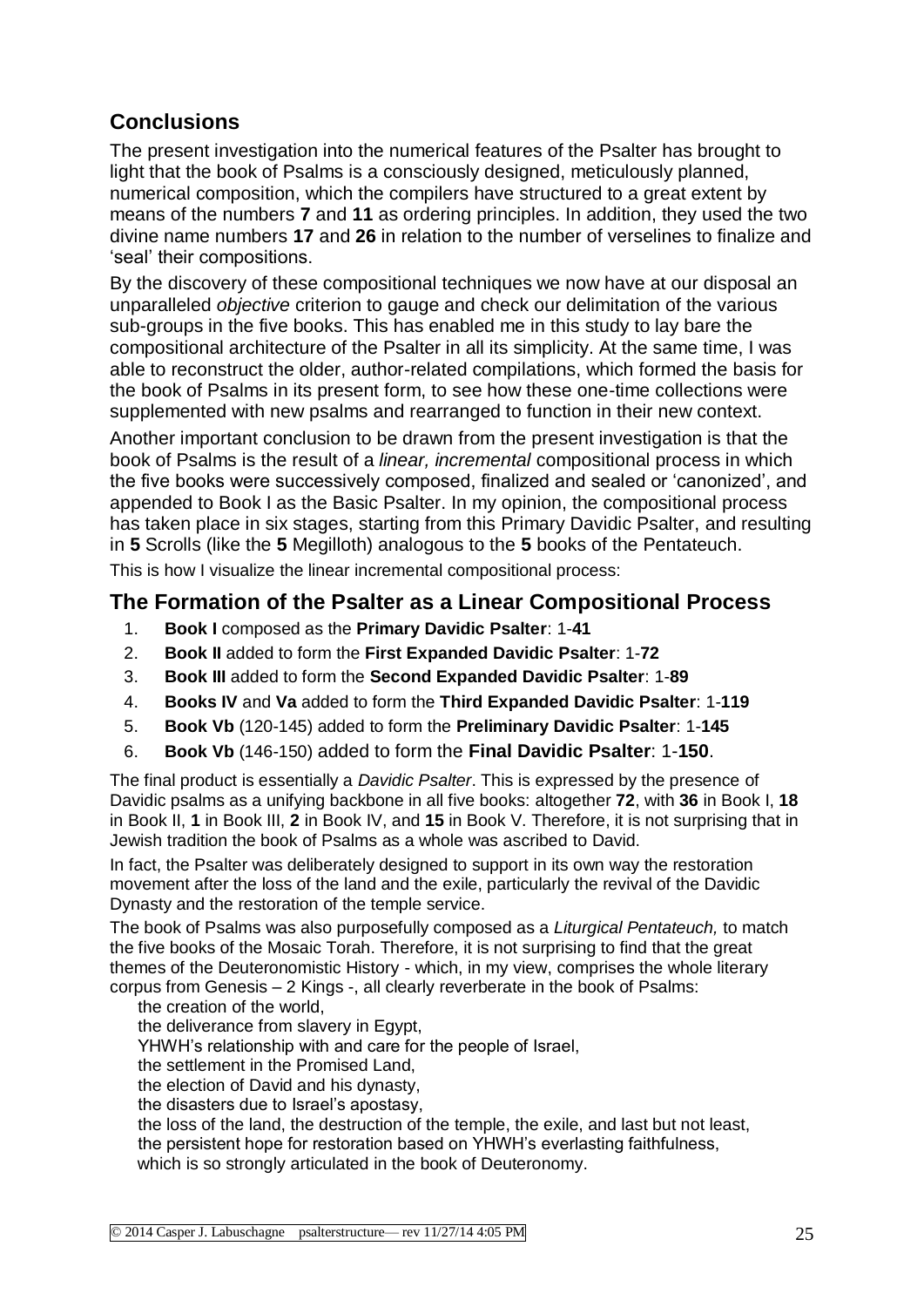Additional evidence for the literary unity of the five books, and of the Psalter as a whole, is the hard fact that the doxologies at the end of Books I-IV (41:14, 72:18-19, 89:53, and 106:48) were not inserted into the Psalter at the final redaction to mark the seams between the five Books. As I have shown in my analyses of the four concluding psalms in the first four books, the doxologies were part and parcel of the psalms in question. Each of them in turn concludes and finalizes the book in question and preludes on the Concluding Hallel. They function as stepping-stones leading to the universal praise at the end of the book.

In the present investigation, I consciously refrained from addressing questions relating to the *historical* formation process of the Psalter. I have limited myself to the formal aspects of the *compositional* process from the perspective of the compilers, whose activities, in my view, should be dated in the post-exilic period. The precise historical setting of this process is a matter for future study, and I sincerely hope that my colleagues will now take up the gauntlet to help address these questions in a new way and from a new perspective.

# **Table 1: The Numerical Features of the Five Books**

| <b>Sub-Group</b>            | <b>Verselines</b>    | -41<br>Mas. verses   |
|-----------------------------|----------------------|----------------------|
| Psalms 1-8<br>(8)           | 87                   | 88                   |
| Psalms 9-17                 | 104 (4x26)           | 105                  |
| Psalm 18                    | 52 (2x26)            | 51(3x17)             |
| Psalms 9-18<br>(9           | 156 (6x26)           | 150                  |
| Psalms 1-18<br>(17)         | 243                  | 238 (14x17)          |
| <b>Psalms 19-29</b><br>(11) | 170 (10x17)          | 155                  |
| <b>Psalms 30-31</b><br>(2)  | 41                   | 38                   |
| <b>Psalms 32-41</b><br>(11) | 221 (13x17)          | 206                  |
|                             | (excluding doxology) | (excluding doxology) |
| Psalms 1-41 (40/41)         | 676 (26x26)          | 637                  |
|                             | (including doxology) | (including doxology) |

**Book I (Psalms 1-41)** The rows in blue contain extra additions

#### **Book II (Psalms 42-72)**

| <b>Sub-Group</b>                    | <b>Verselines</b>        | Mas. verses          |
|-------------------------------------|--------------------------|----------------------|
| Psalms 42-49 Korahite<br>(7)        | 119(7x17)                | 120                  |
| (7)<br>Psalms 51-57 Davidic         | 104 $(4x26)$             | 98                   |
| (8)<br>Psalms 58-65 Davidic         | 104 $(4x26)$             | 103                  |
| (15)<br>Psalms 51-65: Davidic       | $208 (8 \times 26)^{42}$ | 201                  |
| Psalm 68, 69, 70 Davidic<br>(3)     | 82                       | 79                   |
| Psalms 51-70: All Davidic (18)      | $290! (289? = 17x17)$    | 280                  |
| Nameless Psalms 66, 67, 71 (3)      | 51(3x17)                 | 52(2x26)             |
| <b>Davidic and Nameless</b><br>(21) | $341! (340? = 20x17)$    | 332                  |
| Davidic+Nameless+Korahite           | $460! (459? = 27x17)$    | 452                  |
| Psalms 50 and 72<br>(2)             | 45                       | 42                   |
| (30/31)<br><b>Psalms 42-72</b>      | 505                      | 494 (19x26)          |
|                                     | (including doxology)     | (including doxology) |

<sup>&</sup>lt;u>.</u> <sup>41</sup> The Masoretic verse division is based on a totally different agenda than that of the psalmists and the compilers of the psalms, who work with the poetic verselines. Moreover, the Masoretes included the verses containing headings in their tally, which fall outside the main bodies of the psalms. For the precise status of the headings, see Obs. 1 in my analysis of Psalm 3: [www.labuschagne.nl/ps003.pdf.](http://www.labuschagne.nl/ps003.pdf)

<sup>42</sup> Compare the 15 Davidic Psalms in Book V, which are likewise made up of **208** (8x**26**) verselines.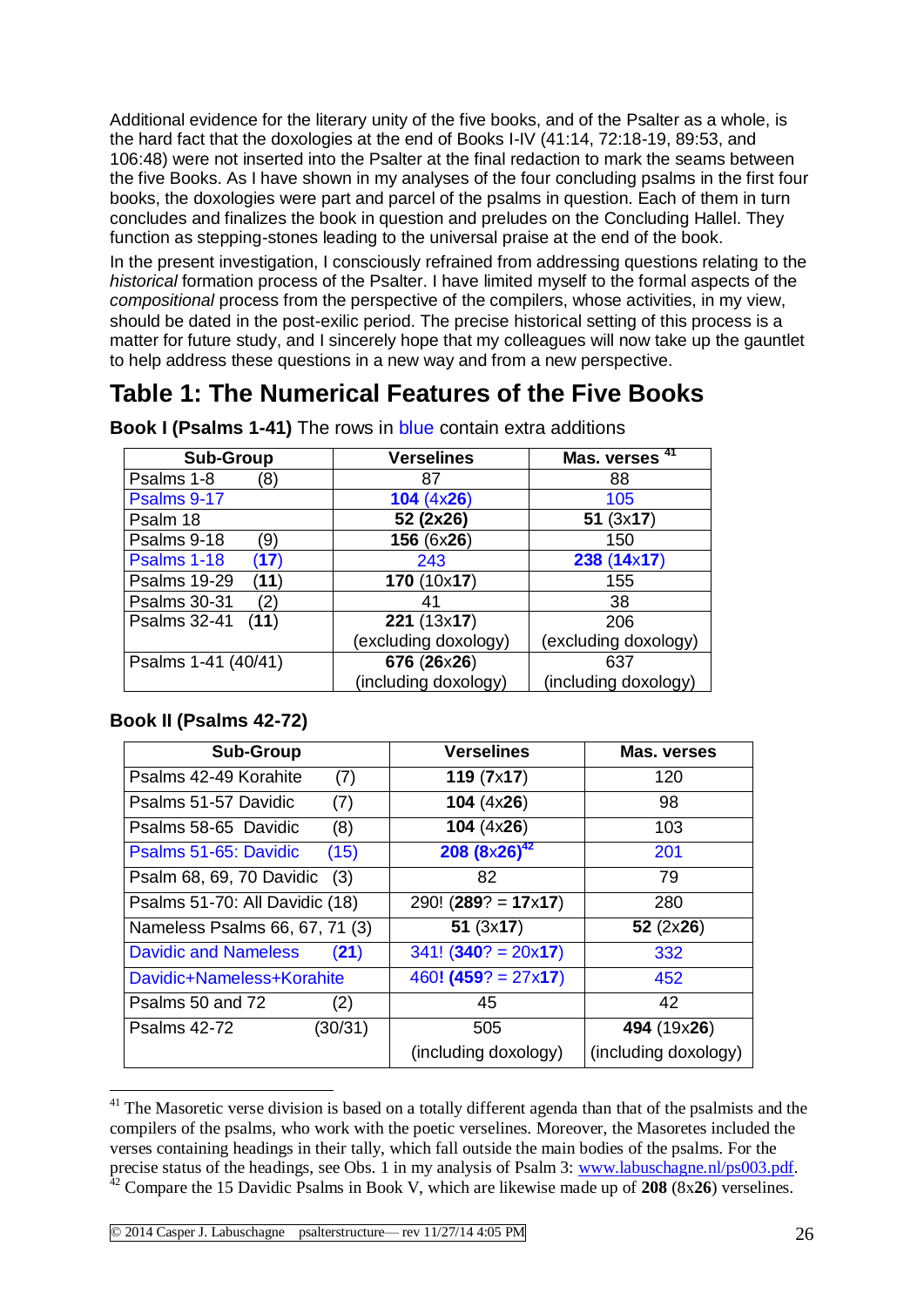#### **Book III (Psalms 73-89)**

| <b>Sub-Group</b>    |      | <b>Verselines</b>    | Mas. verses          |
|---------------------|------|----------------------|----------------------|
| <b>Psalms 73-83</b> | (11) | 249                  | 245                  |
| <b>Psalms 84-89</b> | '6)  | 125                  | 123                  |
| Psalms 73-89 Total: | (17) | 374(22x17)           | 368                  |
|                     |      | (including doxology) | (including doxology) |

#### **Book IV (Psalms 90-106)**

| <b>Sub-Group</b>          |      | <b>Verselines</b>                   | Mas. verses                        |
|---------------------------|------|-------------------------------------|------------------------------------|
| Psalms 90-100             | (11) | 142                                 | 136 (8x17)                         |
| Psalms 101-106            | (6)  | 196                                 | 187(11x17)                         |
| Psalms 90-106 Total: (17) |      | 338 (13x26)<br>(including doxology) | 323(19x17)<br>(including doxology) |

#### **Book V (Psalms 107-150)**

| <b>Sub-Group</b>          |      | <b>Verselines</b>  | Mas. verses |
|---------------------------|------|--------------------|-------------|
| Psalms 107-117            | (11) | 170(10x17)         | 171         |
| Psalms 118-119            | (2)  | 205                | 205         |
| Psalms 120-134            | (15) | 117                | 101         |
| <b>All Davidic Psalms</b> | (15) | 208 $(8x26)^{43}$  | 187(11x17)  |
| Psalms 135-145            | (11) | 187 $(11x17)^{44}$ | 168         |
| Psalms 146-150            | (5)  | 60                 | 59          |
| Psalms 120-150            | (31) | 364 (14x26)        | 328         |
| Psalms 107-150            | (44) | 739/MT 738         | 704         |

### **Table 2: The Psalter as a Whole in Terms of Verselines**

When I tallied the number of verselines in the five books, the following picture emerged:

| Book I: Psalms 1-41                 | 676 (26 $\times$ 26) verselines |
|-------------------------------------|---------------------------------|
| Book II: Psalms 42-72               | 460 (459= 27x17?) verselines    |
| Psalms 50 and 72                    | 45 verselines                   |
| Book III: Psalms 73-89              | 374 $(22 \times 17)$ verselines |
| Book IV: Psalms 90-106              | 338 $(13 \times 26)$ verselines |
| Book Va: Psalms 107-117             | 170 $(10 \times 17)$ verselines |
| Psalms 118-119                      | 205 verselines                  |
| Book Vb: Psalms 120-150             | 364 $(14 \times 26)$ verselines |
| Books I-V: Psalms 1-150 Grand total | 2632 (2631?) verselines         |

**Books I, IV, and Vb** have multiples of the divine name number **26**. **Book III and Va** (without 118-119), on the other hand, have multiples of **17** verselines.

<sup>43</sup> Compare the 15 Davidic Psalms in Book II, which are likewise made up of **208** (8x**26**) verselines. <sup>44</sup> MT has 186 verselines, because it misses the *nun*-verseline in Psalm 145. Intentionally?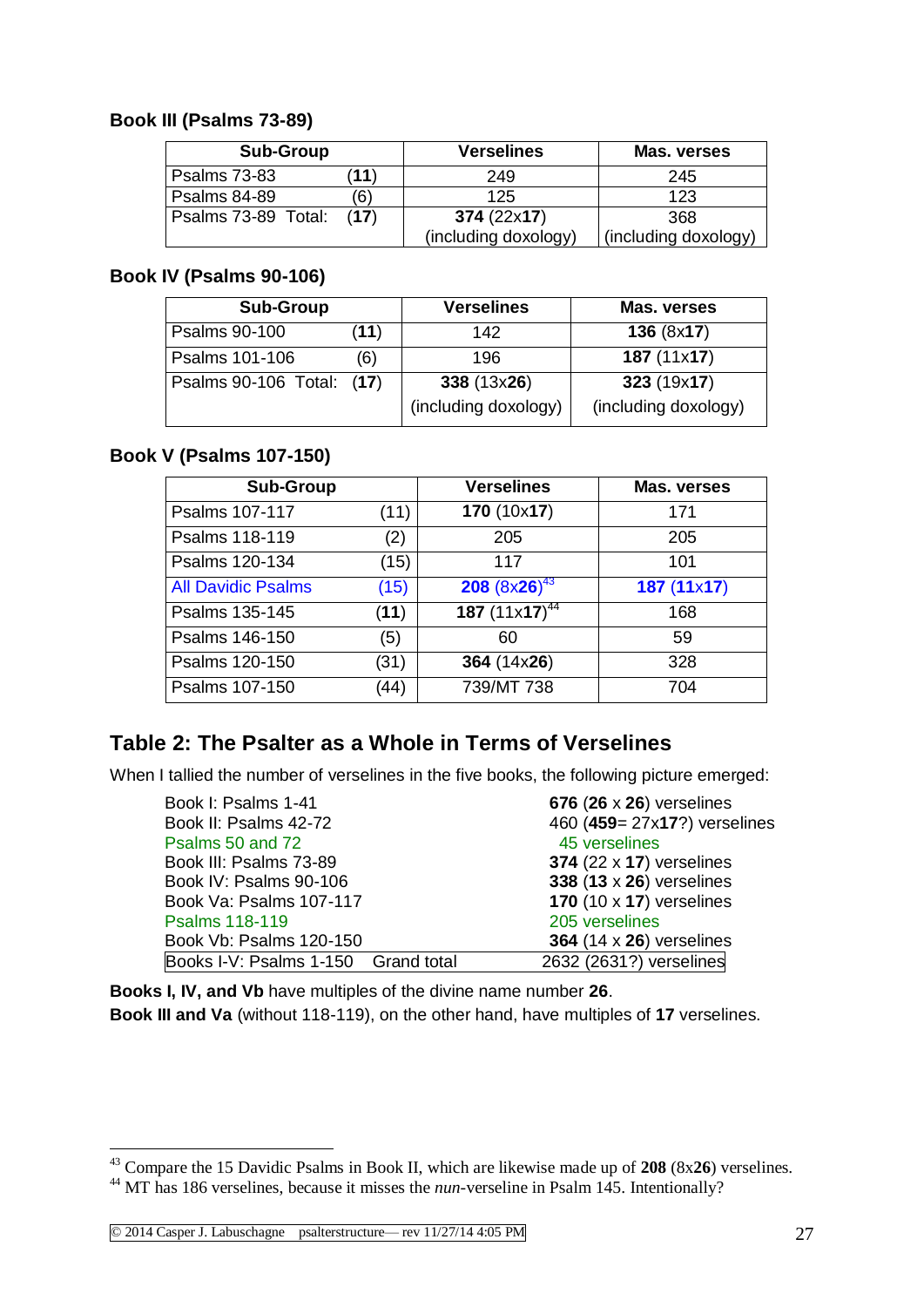### **Select General Bibliography** – in cooperation with Pieter van der Lugt

C.Th. Niemeyer, *Het probleem van de rangschikking der Psalmen,* Leiden, 1950

B. Gemser, 'The Order and Arrangement of the Psalms', *BiOr* 9 (1952), 139-43

H. Gese, "Die Entstehung der Büchereinteilung des Psalters", in: *Vom Sinai zum Zion*, (*BEvTh* 64), München, 1974, 159-167

G.H. Wilson, *The Editing of the Hebrew Psalter* (SBL Diss. Series 76), Chico, 1985

M.E. Tate, *Psalms 51-100* (WBC 20), Dallas (Texas): Word Books, 1990, 531-32

J. Day, *Psalms* (Old Testament Guides), Sheffield: JSOT Press, 1990, 108-122

E. Zenger, 'Was wird anders bei kanonischer Psalmenauslegung?', in: F.V. Reiterer (ed.), *Ein Gott, eine Offenbarung. FS N. Füglister*, Würzburg, 1991, 397-413

M. Haran, '11 QPs and the Canonical Book of Psalms', in *Minhah le-Nahum* (JSOTS) 154, Sheffield, 1993, 193- 201

J.C. McCann (ed.), *The Shape and Shaping of the Psalter* (JSOTS 159), Sheffield, 1993

K. Koch, 'Der Psalter und seine Redaktionsgeschichte', in: K. Seybold and E. Zenger (eds), *Neue Wege der Psalmenforschung* (Herders biblische Studien 1), Freiburg, 1994, 243-77

N.L. DeClaisse-Walford, *Reading from the beginning: The shaping of the Hebrew Psalter,* Ph.D. Baylor University, 1995

W. Houston, 'David, Asaph and the Mighty Works of God: Theme and Genre in the Psalm Collections', *JSOT* 68 (1995), 93-111

M. Millard, *Die Komposition des Psalters. Ein formgeschichtlicher Ansatz* (Forschungen zum Alten Testament 9), Tübingen: J.C.B. Mohr, 1994

M. Millard, 'Von der Psalmenexegese zur Psalterexegese. Anmerkungen zum Neuansatz von Frank-Lothar Hossfeld und Erich Zenger', *Biblical Interpretation* 4 (1996), 311-28

R.G. Kratz, "Die Tora Davids. Psalm 1 und die doxologische Fünfteilung des Psalters", *ZThK* 93 (1996), 1-34

D.L. Christensen, 'The book of Psalms within the canonical process in ancient Israel', *JEThS* 39 (1996), 421-32

J.F.D. Creach, *Yahweh as Refuge and the Editing of the Hebrew Psalter* (JSOTS 217), Sheffield, 1996

E. Zenger, 'Komposition und Theologie des 5. Psalmenbuchs 107-145, *BN* 82 (1996), 97-116

F.-L. Hossfeld and E. Zenger, 'Neue und alte Wege der Psalmenexegese. Antworten auf die Fragen von M. Millard und R. Rendtorf', *Biblical Interpretation* 4 (1996), 332-343

D.C. Mitchell, *The Message of the Psalter. An Eschtalogical Programme in the Book of Psalms* (JSOTS 252), Sheffield, 1997

Y.K. Cho, *The Hallelujah Psalms in the Context of the Hebrew Psalter*, Ph.D. The Southern Baptist Theological Seminary, 1998

E. Eshel et al., *Qumran Cave 4 VI. Poetical and Liturgical texts, Part 1* (DJD 11), Oxford: Clarendon Press, 1998 F.W. Flint, 'The book of Psalms in the light of the Dead Sea Scrolls', *VT* 48 (1998), 453-72

F.W. Flint, 'The contribution of the Cave 4 Psalms Scrolls to the Psalms Debate', *DSD* 5 (1998), 320-33

E.-J. Waschke, 'Die Stellung der Königstexte im Jesajabuch im Vergleich zu den Königspsalmen 2, 72 und 89', *ZAW* 110 (1998), 348-64

E. Zenger, "Der Psalter als Buch: Beobachtungen zu seiner Entstehung, Komposition, und Funktion," in: E. Zenger (ed.), *Der Psalter in Judentum und Christentum* (Herders Biblische Studien 18), Freiburg: Herder, 1998, pp. 1-57

E. Zenger, 'Die Psalmen im Psalter: Neue Perspektiven der Forschung', *Theologische Revue* 95 (1999), 443-56

E. Zenger, 'Von der Psalmenexegese zur Psalterexegese', *Bibel und Kirche* 56 (2001), 8-15

E. Cortese, 'Sulle redazioni finali del Salterio', *RB* 106 (1999), 66-100

G. Barbiero, Das erste Psalmenbuch als Einheit. Eine Synchrone Analyse von Psalm 1-41 (ÖBS 16), Frankfurt a.M. : Peter Lang, 1999

Ch. Rösel, *Die messianische Redaktion des Psalters. Studien zu Entstehung und Theologie der Sammlung psalm 2-89\** (CThM Reihe A Bibelwissenschaft 19), Stuttgart, 1999

D.M. Howard, Jr., 'Recent Trends in Psalms Study', in: D.W. Baker and B.T. Arnold (eds), *The Face of Old Testament Studies: A Survey of Contemporary Approaches,* Grand Rapids, 1999, 329-368

J.-M. Auwers, *La composition littéraire du psautier. Un état de la question* (CRB 46), Paris : J. Gabalda, 2000 L. Joffe, 'The Elohistic Psalter : What, How and Why?', *SJOT* 15 (2001), 142-66

L. Joffe, 'The Answer to the Meaning of life, the Universe and the Elohistic Psalter', *JSOT* 27 (2002/3), 223-35 K. Share, *The pivot point in the Psalter: An exegetical contribution to the current canonical debate*, Ph.D. Fordham University, 2002